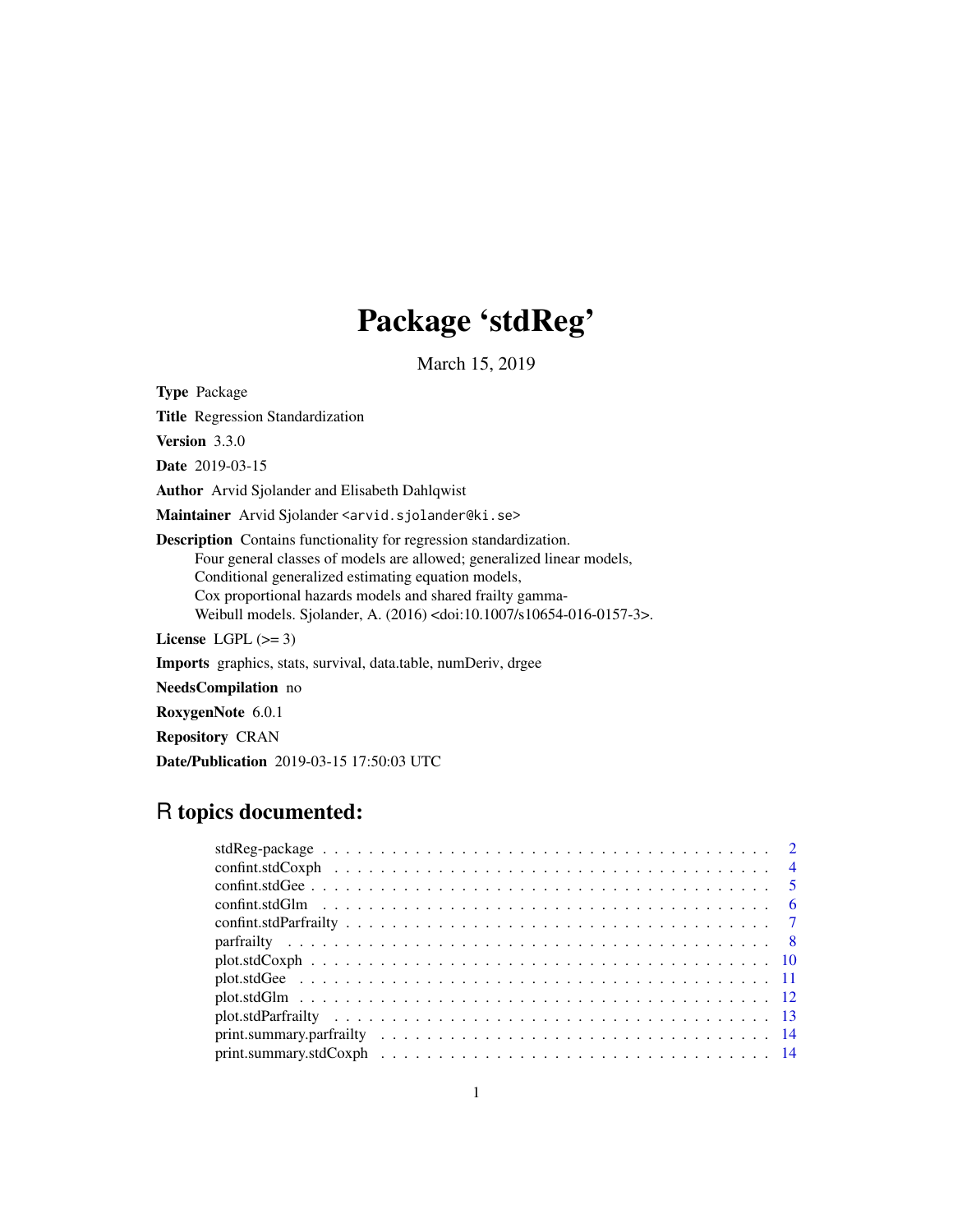# <span id="page-1-0"></span>2 stdReg-package

| Index | 32 |
|-------|----|
|       |    |

stdReg-package *Regression Standardization*

# Description

Contains functionality for regression standardization. Four general classes of models are allowed; generalized linear models, Conditional generalized estimating equation models, Cox proportional hazards models and shared frailty gamma-Weibull models. Sjolander, A. (2016) <doi:10.1007/s10654- 016-0157-3>.

#### Details

The DESCRIPTION file:

| Package:             | stdReg                                                                                                   |
|----------------------|----------------------------------------------------------------------------------------------------------|
| Type:                | Package                                                                                                  |
| Title:               | <b>Regression Standardization</b>                                                                        |
| Version:             | 3.3.0                                                                                                    |
| Date:                | 2019-03-15                                                                                               |
| Author:              | Arvid Sjolander and Elisabeth Dahlqwist                                                                  |
| Maintainer:          | Arvid Sjolander <arvid.sjolander@ki.se></arvid.sjolander@ki.se>                                          |
| Description:         | Contains functionality for regression standardization. Four general classes of models are allowed; gener |
| License:             | LGPL $(\geq=3)$                                                                                          |
| Imports:             | graphics, stats, survival, data.table, numDeriv, drgee                                                   |
| NeedsCompilation: no |                                                                                                          |
| Packaged:            | 2018-02-21 12:58:49 UTC; arvsjo                                                                          |
| RoxygenNote:         | 6.0.1                                                                                                    |

Index of help topics:

| confint.stdCoxph | Confidence interval |  |
|------------------|---------------------|--|
| confint.stdGee   | Confidence interval |  |
| confint.stdGlm   | Confidence interval |  |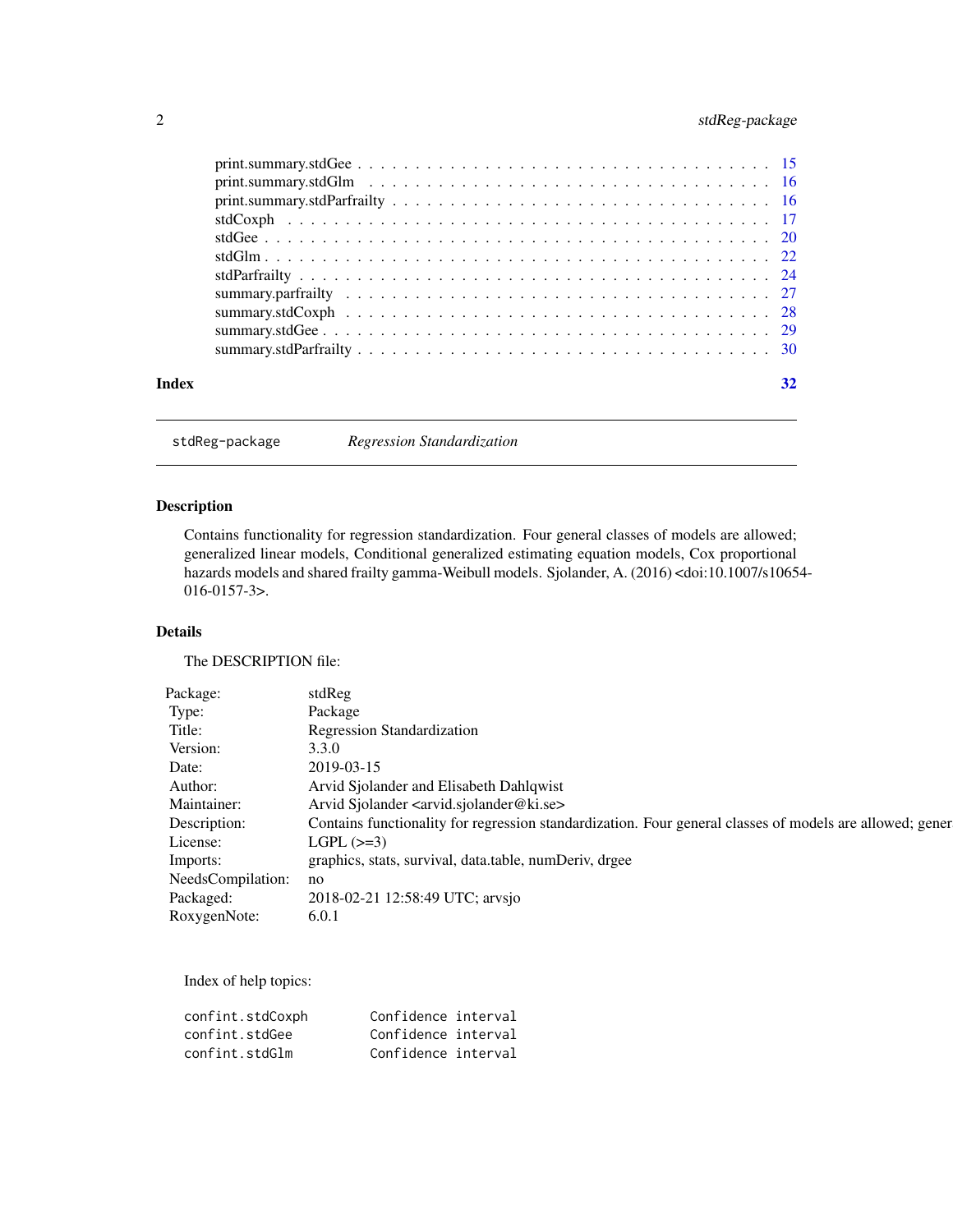| confint.stdParfrailty       | Confidence interval                            |
|-----------------------------|------------------------------------------------|
| parfrailty                  | Fits shared frailty gamma-Weibull models       |
| plot.stdCoxph               | Plots Cox regression standardization fit       |
| plot.stdGee                 | Plots GEE regression standardization fit       |
| plot.stdGlm                 | Plots GLM regression standardization fit       |
| plot.stdParfrailty          | Plots parfrailty standardization fit           |
| print.summary.parfrailty    |                                                |
|                             | Prints summary of parfrailty fit               |
| print.summary.stdCoxph      |                                                |
|                             | Prints summary of Cox regression               |
|                             | standardization fit                            |
| print.summary.stdGee        | Prints summary of GEE regression               |
|                             | standardization fit                            |
| print.summary.stdGlm        | Prints summary of GLM regression               |
|                             | standardization fit                            |
| print.summary.stdParfrailty |                                                |
|                             | Prints summary of Frailty standardization fit  |
| stdCoxph                    | Regression standardization in Cox proportional |
|                             | hazards models                                 |
| stdGee                      | Regression standardization in conditional      |
|                             | generalized estimating equations               |
| stdGlm                      | Regression standardization in generalized      |
|                             | linear models                                  |
| stdParfrailty               | Regression standardization in shared frailty   |
|                             | gamma-Weibull models                           |
| stdReg-package              | Regression Standardization                     |
| summary.parfrailty          | Summarizes parfrailty fit                      |
| summary.stdCoxph            | Summarizes Cox regression standardization fit  |
| summary.stdGee              | Summarizes GEE regression standardization fit  |
| summary.stdParfrailty       | Summarizes Frailty standardization fit         |

 $\sim$  An overview of how to use the package, including the most important  $\sim$   $\sim$  functions  $\sim$ 

#### Author(s)

Arvid Sjolander and Elisabeth Dahlqwist

Maintainer: Arvid Sjolander <arvid.sjolander@ki.se>

### References

Rothman K.J., Greenland S., Lash T.L. (2008). *Modern Epidemiology*, 3rd edition. Lippincott, Williams \& Wilkins.

Makuch R.W. (1982). Adjusted survival curve estimation using covariates. *Journal of Chronic Diseases* 35, 437-443.

Chang I.M., Gelman G., Pagano M. (1982). Corrected group prognostic curves and summary statistics. *Journal of Chronic Diseases* 35, 669-674.

Gail M.H. and Byar D.P. (1986). Variance calculations for direct adjusted survival curves, with applications to testing for no treatment effect. *Biometrical Journal* 28(5), 587-599.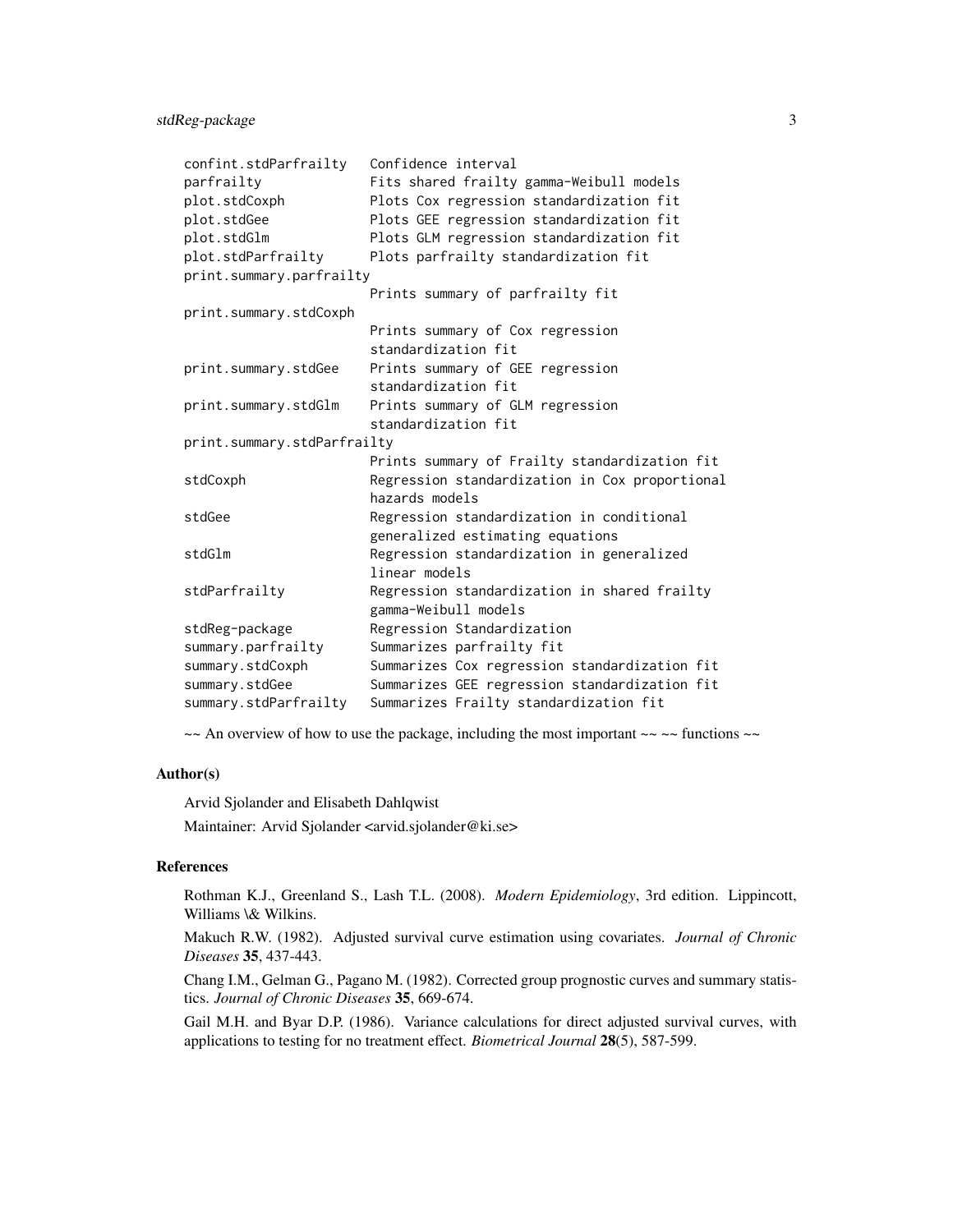<span id="page-3-0"></span>confint.stdCoxph *Confidence interval*

#### Description

This is a confint method for class "stdCoxph".

#### Usage

```
## S3 method for class 'stdCoxph'
confint(object, parm, level = 0.95, fun, type="plain", ...)
```
#### Arguments

| object   | an object of class "stdCoxph".                                                                                  |
|----------|-----------------------------------------------------------------------------------------------------------------|
| parm     | not used.                                                                                                       |
| level    | the coverage probability of the confidence intervals.                                                           |
| fun      | a function of one matrix argument with q rows and p columns, which returns a<br>vector of length q.             |
| type     | a string specifying the type of confidence interval; plain (for untransformed) or<br>log (for log-transformed). |
| $\cdots$ | not used.                                                                                                       |

# Details

confint.stdCoxph extracts the est element from object, and inputs this to fun. It then uses the delta method to compute a confidence interval for the output of fun.

# Value

a matrix with q rows and 2 columns, containing the computed confidence interval.

#### Author(s)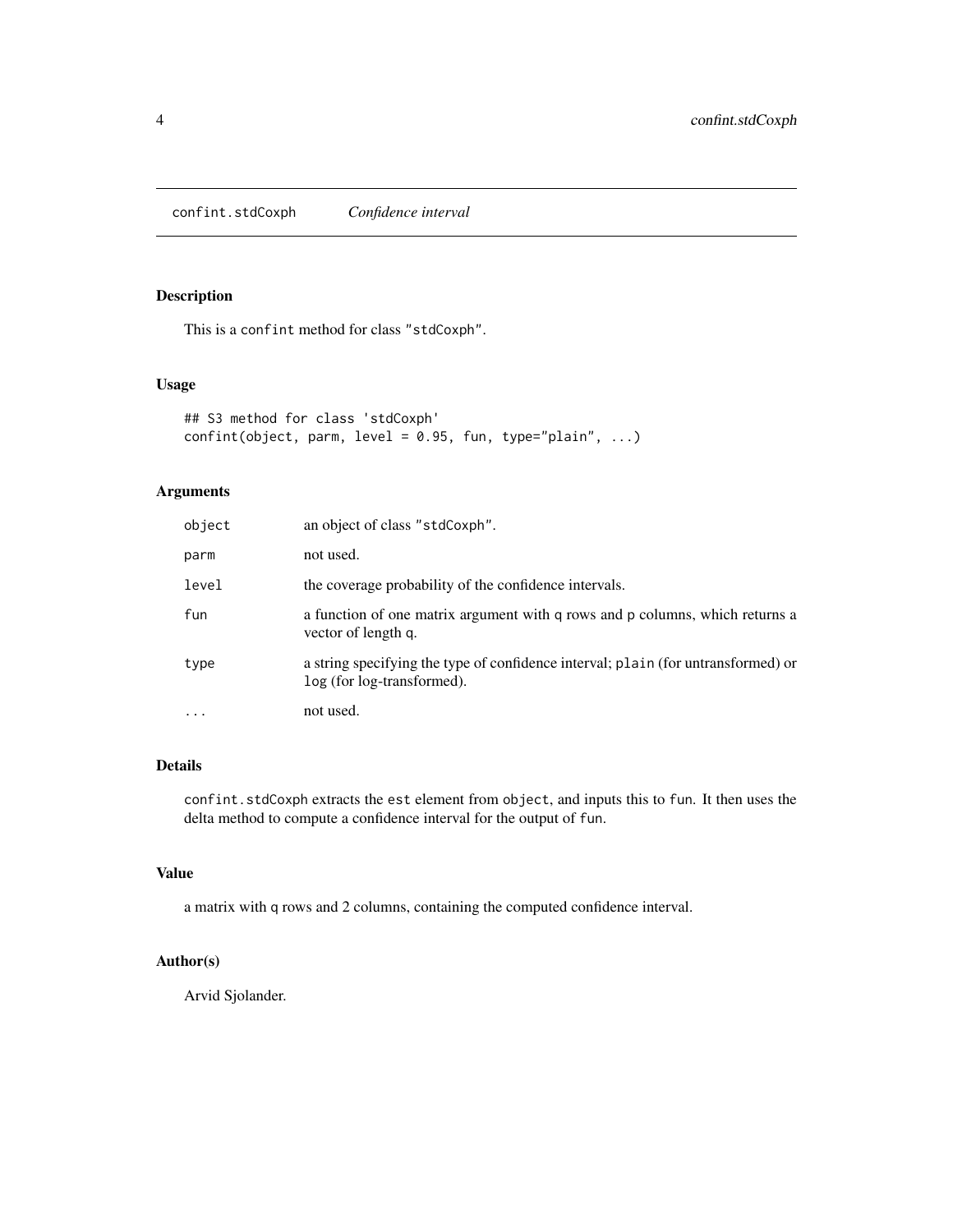#### <span id="page-4-0"></span>Description

This is a confint method for class "stdGee".

#### Usage

```
## S3 method for class 'stdGee'
confint(object, parm, level = 0.95, fun, type="plain", ...)
```
#### Arguments

| object    | an object of class "stdGee".                                                                                    |
|-----------|-----------------------------------------------------------------------------------------------------------------|
| parm      | not used.                                                                                                       |
| level     | the coverage probability of the confidence intervals.                                                           |
| fun       | a function of one vector argument of length p, which returns a scalar.                                          |
| type      | a string specifying the type of confidence interval; plain (for untransformed) or<br>log (for log-transformed). |
| $\ddotsc$ | not used.                                                                                                       |

#### Details

confint.stdGee extracts the est element from object, and inputs this to fun. It then uses the delta method to compute a confidence interval for the output of fun.

#### Value

a matrix with 1 row and 2 columns, containing the computed confidence interval.

#### Author(s)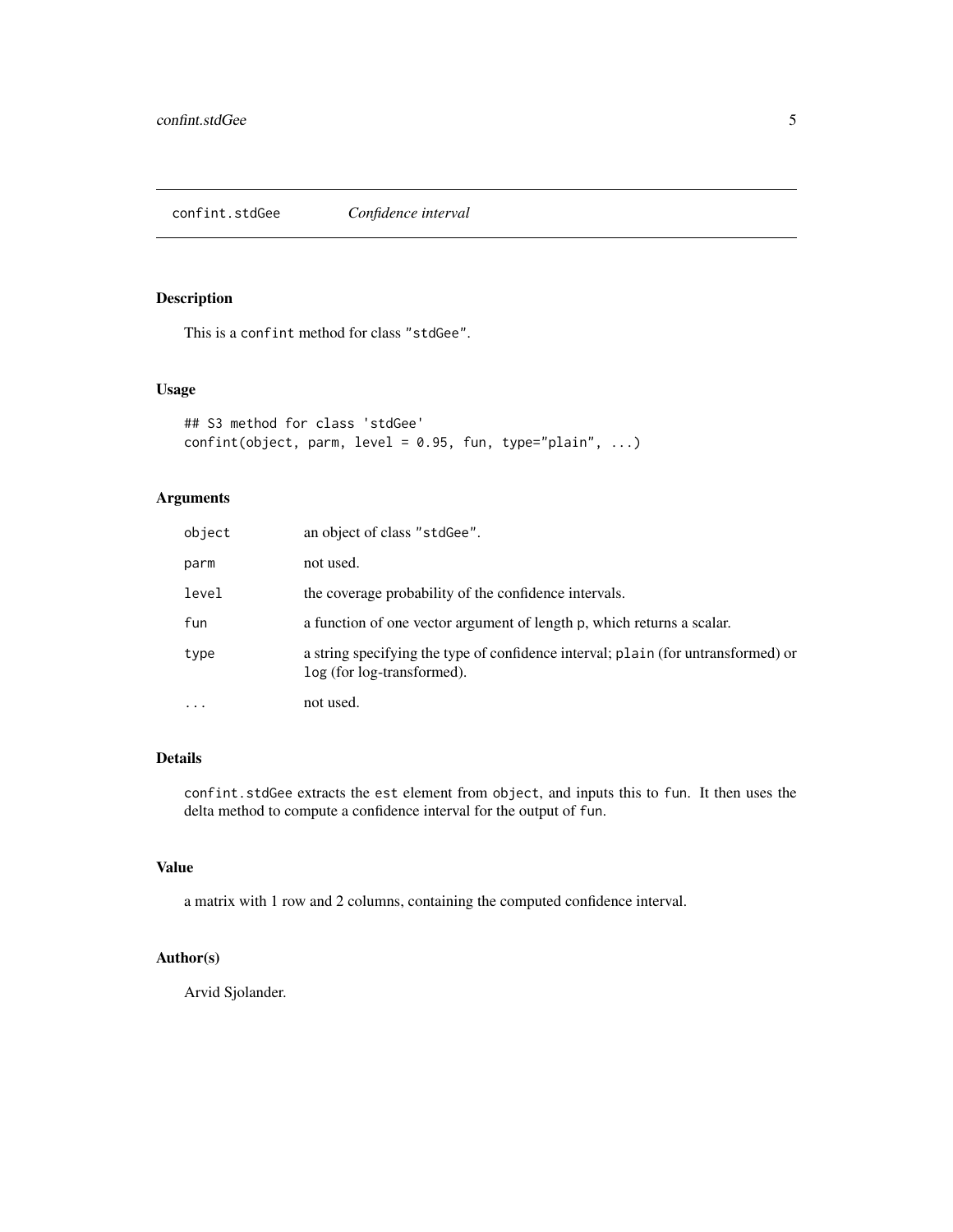<span id="page-5-0"></span>confint.stdGlm *Confidence interval*

#### Description

This is a confint method for class "stdGlm".

#### Usage

```
## S3 method for class 'stdGlm'
confint(object, parm, level = 0.95, fun, type="plain", ...)
```
#### Arguments

| object   | an object of class "stdG1m".                                                                                    |
|----------|-----------------------------------------------------------------------------------------------------------------|
| parm     | not used.                                                                                                       |
| level    | the coverage probability of the confidence intervals.                                                           |
| fun      | a function of one vector argument of length p, which returns a scalar.                                          |
| type     | a string specifying the type of confidence interval; plain (for untransformed) or<br>log (for log-transformed). |
| $\cdots$ | not used.                                                                                                       |

#### Details

confint.stdGlm extracts the est element from object, and inputs this to fun. It then uses the delta method to compute a confidence interval for the output of fun.

#### Value

a matrix with 1 row and 2 columns, containing the computed confidence interval.

#### Author(s)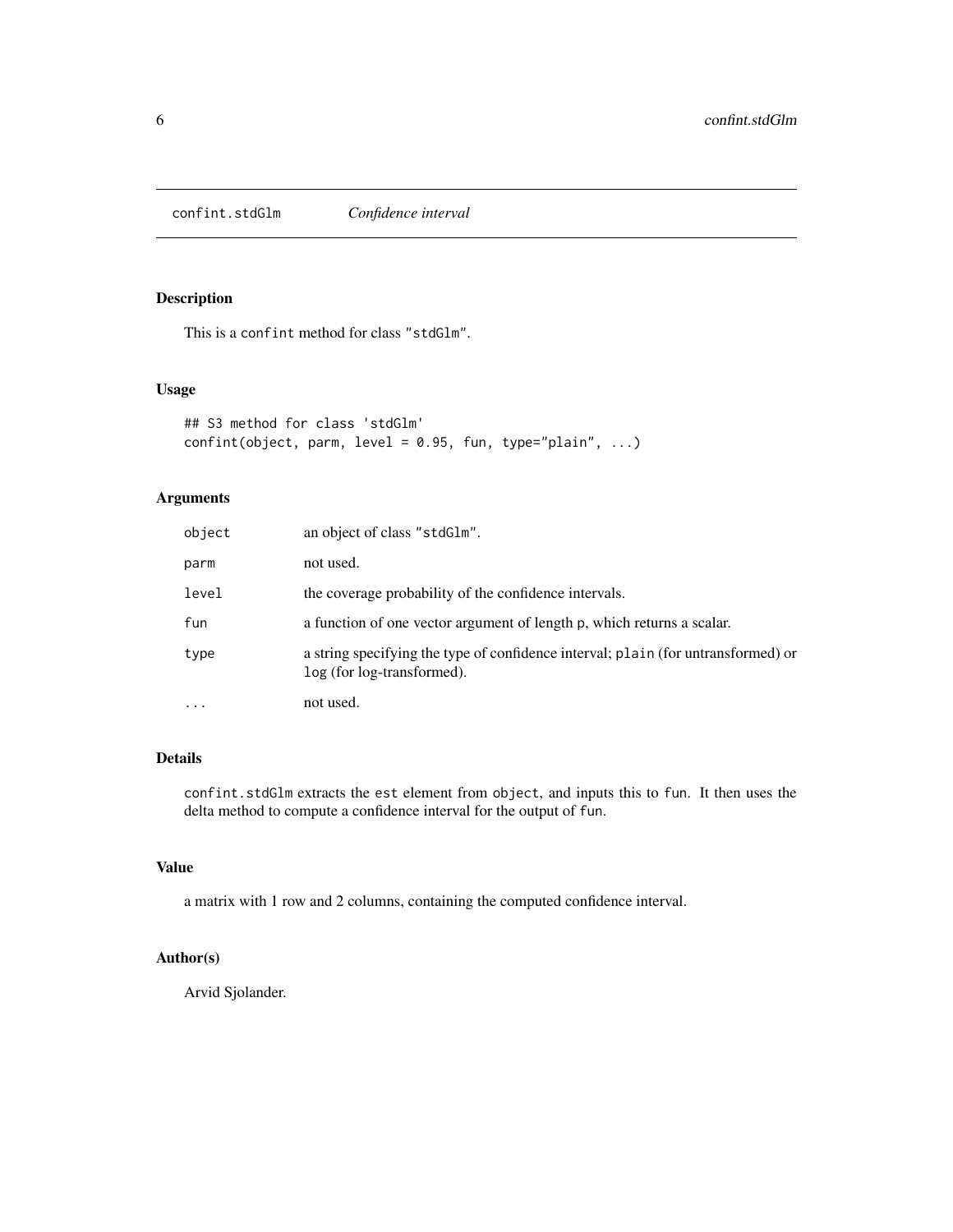#### <span id="page-6-0"></span>Description

This is a confint method for class "stdParfrailty".

#### Usage

```
## S3 method for class 'stdParfrailty'
confint(object, parm, level = 0.95, fun, type="plain", ...)
```
#### Arguments

| object   | an object of class "stdParfrailty".                                                                             |
|----------|-----------------------------------------------------------------------------------------------------------------|
| parm     | not used.                                                                                                       |
| level    | the coverage probability of the confidence intervals.                                                           |
| fun      | a function of one matrix argument with q rows and p columns, which returns a<br>vector of length q.             |
| type     | a string specifying the type of confidence interval; plain (for untransformed) or<br>log (for log-transformed). |
| $\cdots$ | not used.                                                                                                       |

# Details

confint.stdParfrailty extracts the est element from object, and inputs this to fun. It then uses the delta method to compute a confidence interval for the output of fun.

#### Value

a matrix with q rows and 2 columns, containing the computed confidence interval.

#### Author(s)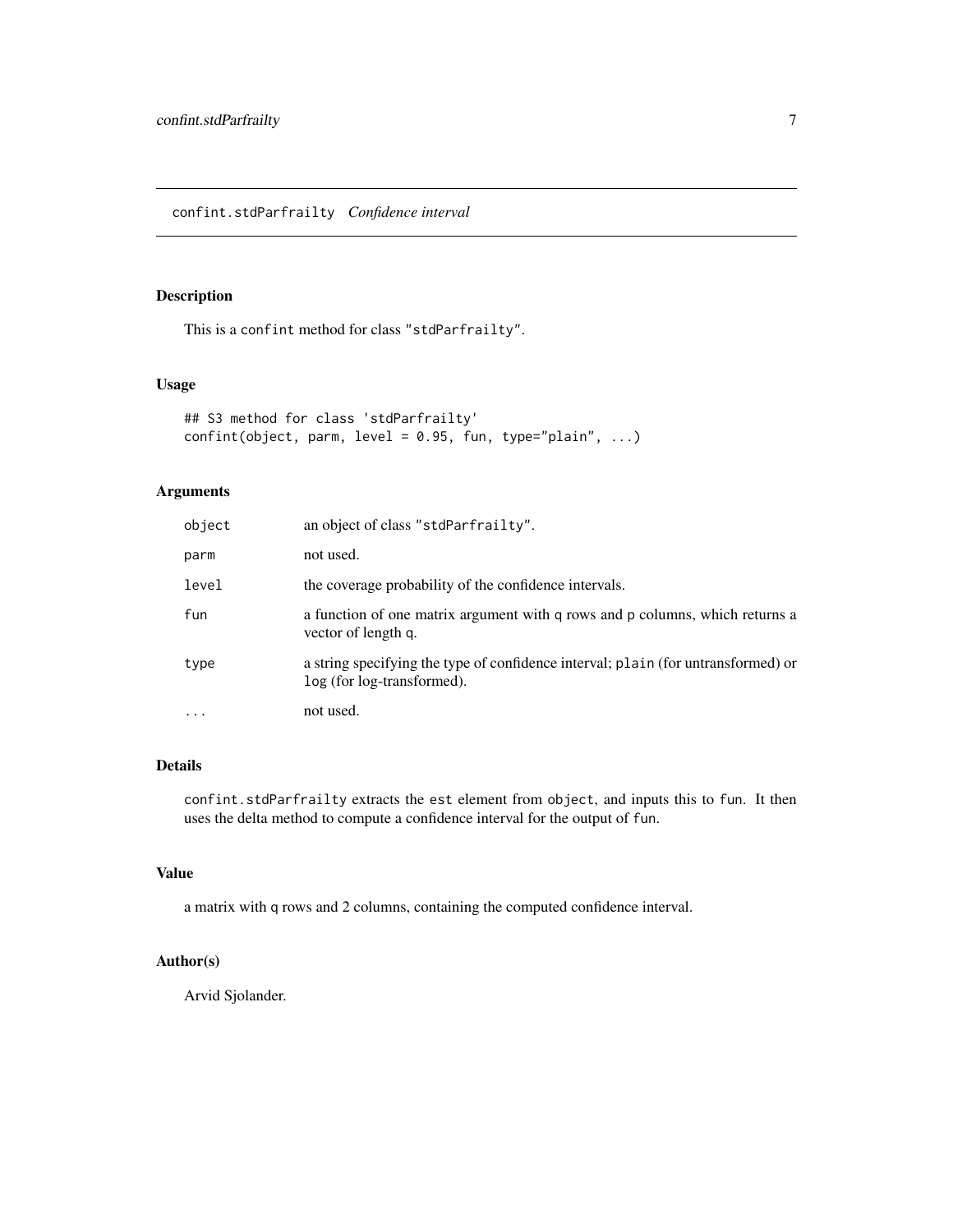<span id="page-7-1"></span><span id="page-7-0"></span>

#### Description

parfrailty fits shared frailty gamma-Weibull models. It is specifically designed to work with the function stdParfrailty, which performs regression standardization in shared frailty gamma-Weibull models.

#### Usage

```
parfrailty(formula, data, clusterid, init)
```
#### Arguments

| formula   | an object of class "formula", on the same format as accepted by the coxph<br>function in the <b>survival</b> package. |
|-----------|-----------------------------------------------------------------------------------------------------------------------|
| data      | a data frame containing the variables in the model.                                                                   |
| clusterid | an string containing the name of a cluster identification variable.                                                   |
| init      | an optional vector of initial values for the model parameters.                                                        |

#### Details

parfrailty fits the shared frailty gamma-Weibull model

$$
\lambda(t_{ij}|C_{ij}) = \lambda(t_{ij}; \alpha, \eta)U_i exp\{h(C_{ij}; \beta)\},\
$$

where  $t_{ij}$  and  $C_{ij}$  are the survival time and covariate vector for subject j in cluster i, respectively.  $\lambda(t; \alpha, \eta)$  is the Weibull baseline hazard function

$$
\eta t^{\eta - 1} \alpha^{-\eta},
$$

where  $\eta$  is the shape parameter and  $\alpha$  is the scale parameter.  $U_i$  is the unobserved frailty term for cluster *i*, which is assumed to have a gamma distribution with scale = 1/shape =  $\phi$ .  $h(X; \beta)$  is the regression function as specified by the formula argument, parametrized by a vector  $\beta$ . The ML estimates  $\{log(\hat{\alpha}), log(\hat{\eta}), log(\phi), \beta\}$  are obtained by maximizing the marginal (over U) likelihood.

#### Value

An object of class "parfrailty" is a list containing:

| est   | the ML estimates $\{log(\hat{\alpha}), log(\hat{\eta}), log(\hat{\phi}), \hat{\beta}\}.$ |
|-------|------------------------------------------------------------------------------------------|
| vcov  | the variance-covariance vector of the ML estimates.                                      |
| score | a matrix containing the cluster-specific contributions to the ML score equations.        |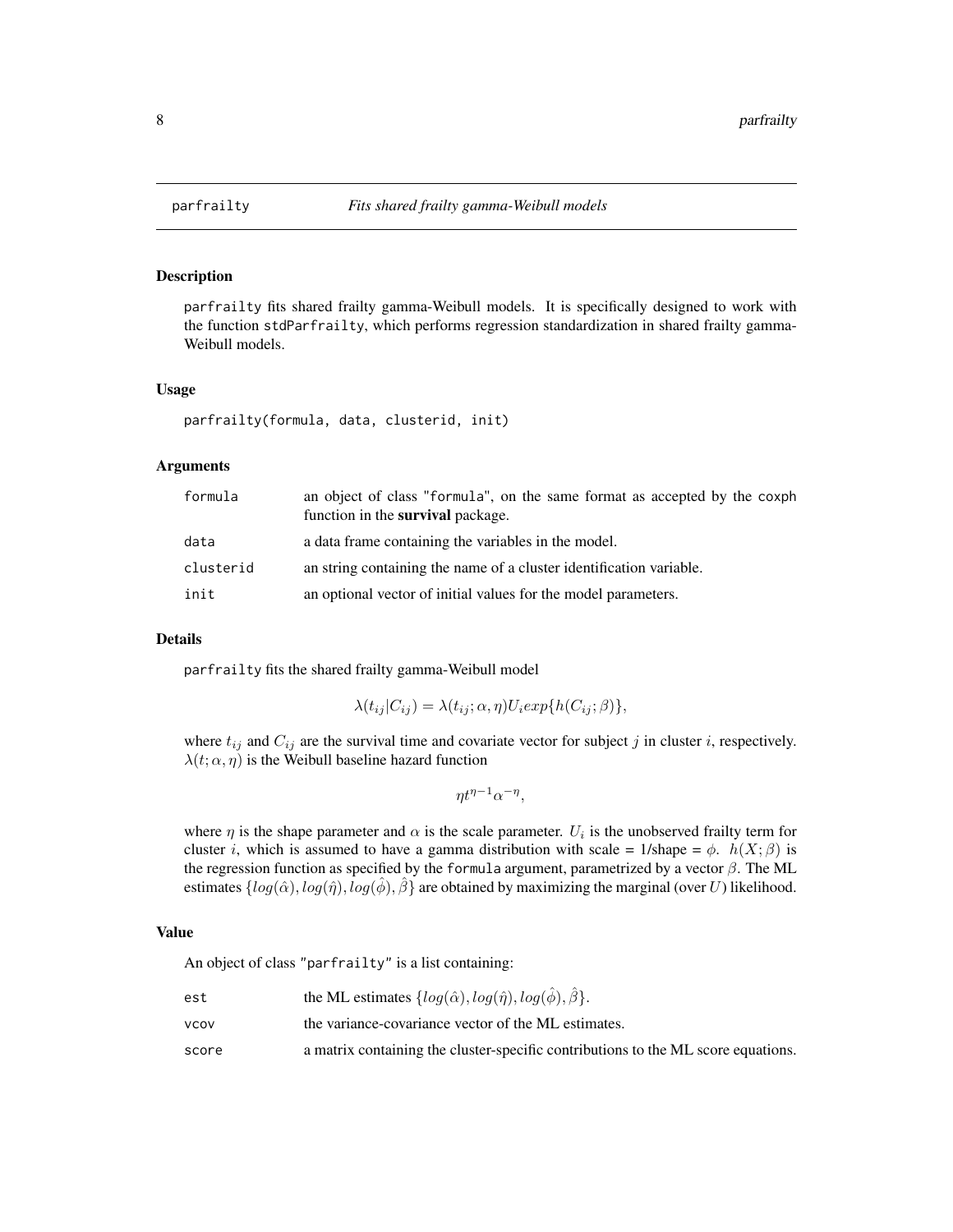#### parfrailty 9

#### Note

If left truncation is present, it is assumed that it is strong left truncation. This means that, even if the truncation time may be subject-specific, the whole cluster is unobserved if at least one subject in the cluster dies before his/her truncation time. If all subjects in the cluster survive beyond their subject-specific truncation times, then the whole cluster is observed (Van den Berg and Drepper, 2016).

# Author(s)

Arvid Sjolander and Elisabeth Dahlqwist.

#### References

Dahlqwist E., Pawitan Y., Sjolander A. (In press). Regression standardization and attributable fraction estimation with between-within frailty models for clustered survival data. *Statistical Methods in Medical Research*.

Van den Berg G.J., Drepper B. (2016). Inference for shared frailty survival models with lefttruncated data. *Econometric Reviews*, 35(6), 1075-1098.

#### Examples

```
## Not run:
require(survival)
#simulate data
n < -1000m \leq -3alpha <-1.5eta <- 1
phi < -0.5beta <-1id \leq rep(1:n, each=m)U <- rep(rgamma(n, shape=1/phi,scale=phi), each=m)
X \leq -rnorm(n*m)#reparametrize scale as in rweibull function
weibull.scale <- alpha/(U*exp(beta*X))^(1/eta)
T <- rweibull(n*m, shape=eta, scale=weibull.scale)
#right censoring
C \le runif(n*m, 0,10)
D <- as.numeric(T<C)
T \leftarrow pmin(T, C)#strong left-truncation
L \le runif(n*m, 0, 2)
incl \leftarrow \textsf{T>L}incl <- ave(x=incl, id, FUN=sum)==m
dd <- data.frame(L, T, D, X, id)
dd <- dd[incl, ]
```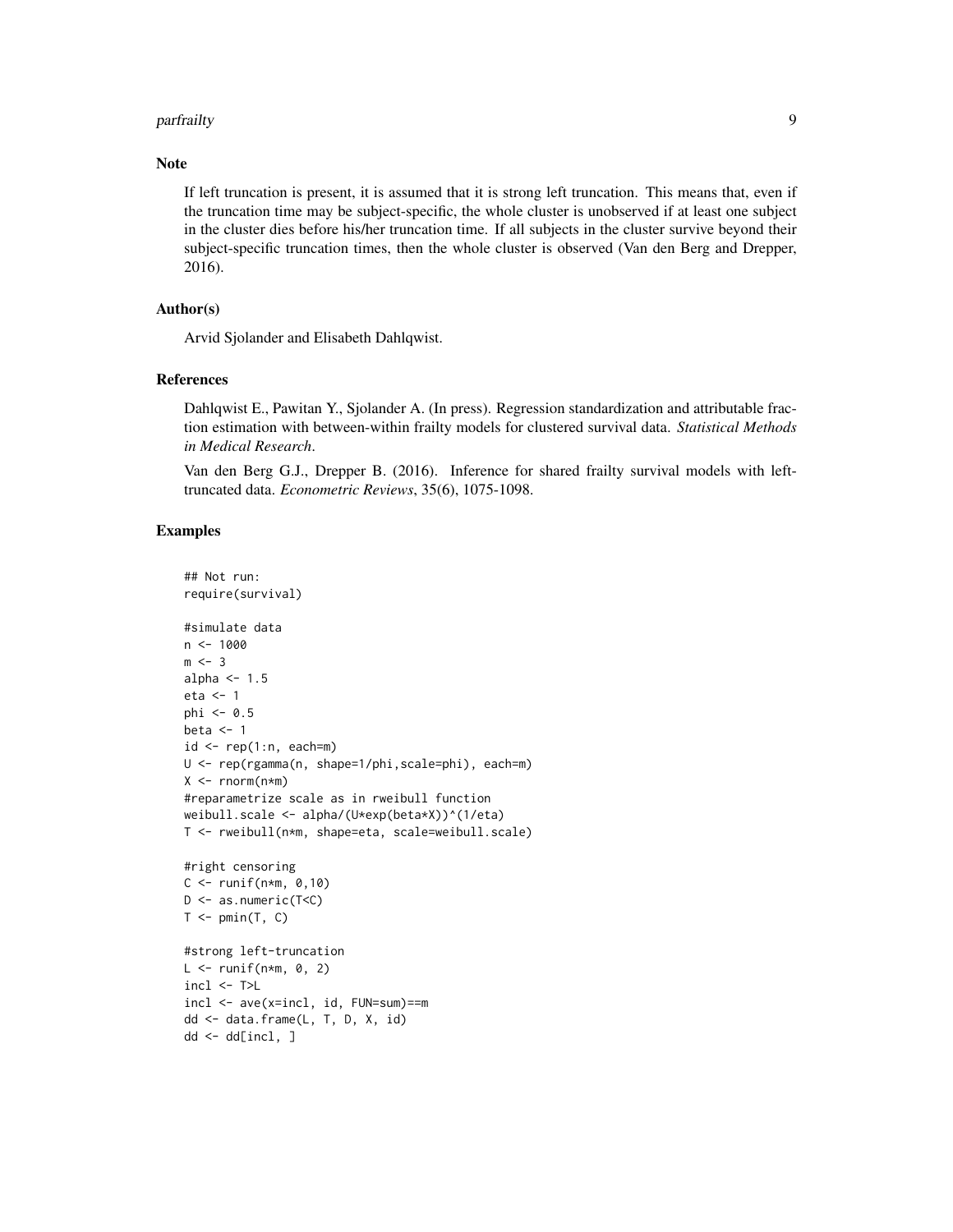```
fit <- parfrailty(formula=Surv(L, T, D)~X, data=dd, clusterid="id")
print(summary(fit))
```
## End(Not run)

plot.stdCoxph *Plots Cox regression standardization fit*

#### Description

This is a plot method for class "stdCoxph".

#### Usage

```
## S3 method for class 'stdCoxph'
plot(x, plot.CI = TRUE, CI.type = "plain", CI.level = 0.95,
 transform = NULL, contrast = NULL, reference = NULL, legendpos="bottomleft", ...)
```
#### Arguments

| $\mathsf{x}$ | an object of class "stdCoxph".                                                                                                                                                                                                                                                                                                      |
|--------------|-------------------------------------------------------------------------------------------------------------------------------------------------------------------------------------------------------------------------------------------------------------------------------------------------------------------------------------|
| plot.CI      | logical, indicating whether confidence intervals should be added to the plot.                                                                                                                                                                                                                                                       |
| CI.type      | string, indicating the type of confidence intervals. Either "plain", which gives<br>untransformed intervals, or "log", which gives log-transformed intervals.                                                                                                                                                                       |
| CI.level     | desired coverage probability of confidence intervals, on decimal form.                                                                                                                                                                                                                                                              |
| transform    | a string. If set to "log", "logit", or "odds", the standardized survival function<br>$\theta(t,x)$ is transformed into $\psi(t,x) = log{\theta(t,x)}$ , $\psi(t,x) = log{\theta(t,x)}/\{1 -$<br>$\theta(t,x)$ ], or $\psi(t,x) = \theta(t,x)/\{1-\theta(t,x)\}\$ , respectively. If left unspecified,<br>$\psi(t,x) = \theta(t,x).$ |
| contrast     | a string. If set to "difference" or "ratio", then $\psi(t,x) - \psi(t,x_0)$ or $\psi(t,x)/\psi(t,x_0)$<br>are constructed, where $x_0$ is a reference level specified by the reference argu-<br>ment.                                                                                                                               |
| reference    | must be specified if contrast is specified.                                                                                                                                                                                                                                                                                         |
| legendpos    | position of the legend; see help for legend.                                                                                                                                                                                                                                                                                        |
| $\cdots$     | further arguments passed on to plot.default.                                                                                                                                                                                                                                                                                        |

# Author(s)

Arvid Sjolander

#### See Also

[stdCoxph](#page-16-1)

<span id="page-9-0"></span>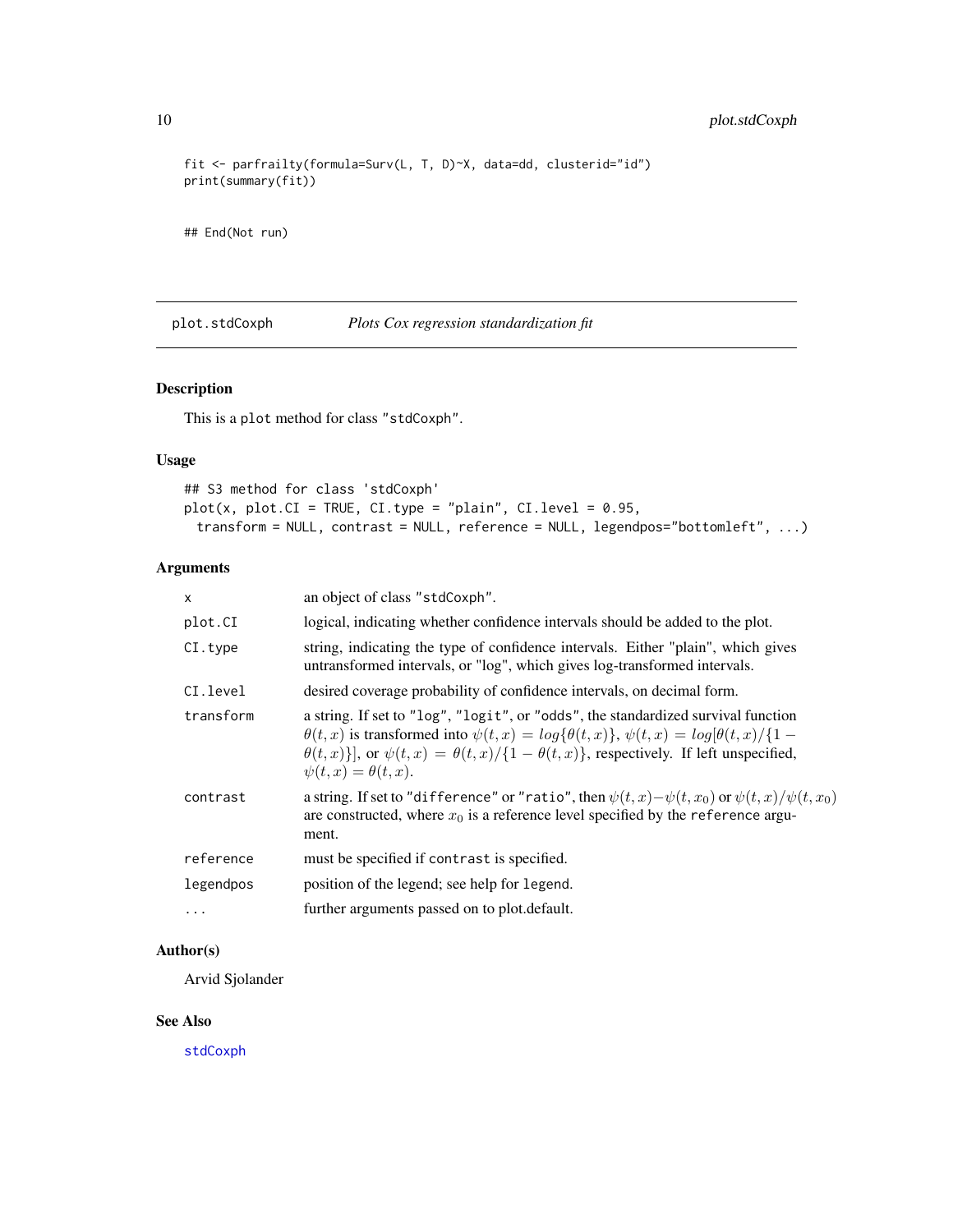#### <span id="page-10-0"></span>plot.stdGee 11

# Examples

##See documentation for stdCoxph

#### plot.stdGee *Plots GEE regression standardization fit*

# Description

This is a plot method for class "stdGee".

#### Usage

```
## S3 method for class 'stdGee'
plot(x, CI.type = "plain", CI.teve1 = 0.95,transform = NULL, contrast = NULL, reference = NULL, ...)
```
#### Arguments

| x         | an object of class "stdGee".                                                                                                                                                                                                                                                                           |
|-----------|--------------------------------------------------------------------------------------------------------------------------------------------------------------------------------------------------------------------------------------------------------------------------------------------------------|
| CI.type   | string, indicating the type of confidence intervals. Either "plain", which gives<br>untransformed intervals, or "log", which gives log-transformed intervals.                                                                                                                                          |
| CI.level  | desired coverage probability of confidence intervals, on decimal form.                                                                                                                                                                                                                                 |
| transform | a string. If set to "log", "logit", or "odds", the standardized mean $\theta(x)$ is<br>transformed into $\psi(x) = \log{\{\theta(x)\}}$ , $\psi(x) = \log{\theta(x)}/\{1-\theta(x)\}\}\$ , or $\psi(x) =$<br>$\theta(x)/\{1-\theta(x)\}\$ , respectively. If left unspecified, $\psi(x) = \theta(x)$ . |
| contrast  | a string. If set to "difference" or "ratio", then $\psi(x) - \psi(x_0)$ or $\psi(x)/\psi(x_0)$<br>are constructed, where $x_0$ is a reference level specified by the reference argu-<br>ment.                                                                                                          |
| reference | must be specified if contrast is specified.                                                                                                                                                                                                                                                            |
| $\ddots$  | further arguments passed on to plot.default.                                                                                                                                                                                                                                                           |
|           |                                                                                                                                                                                                                                                                                                        |

#### Author(s)

Arvid Sjolander

# See Also

[stdGee](#page-19-1)

#### Examples

##See documentation for stdGee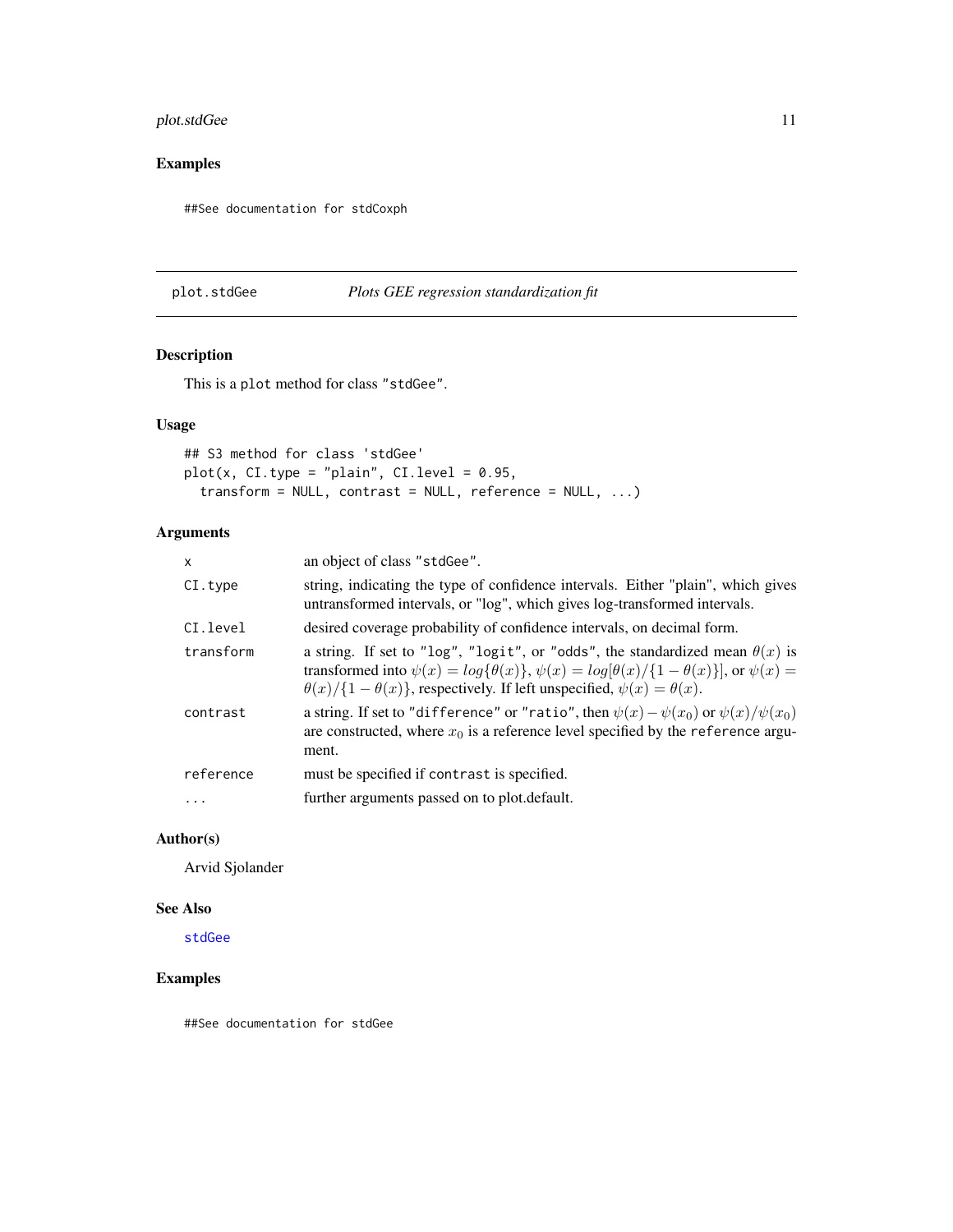<span id="page-11-0"></span>

# Description

This is a plot method for class "stdGlm".

#### Usage

```
## S3 method for class 'stdGlm'
plot(x, CI-type = "plain", CI-level = 0.95,transform = NULL, contrast = NULL, reference = NULL, ...)
```
#### Arguments

| x         | an object of class "stdGlm".                                                                                                                                                                                                                                                                        |
|-----------|-----------------------------------------------------------------------------------------------------------------------------------------------------------------------------------------------------------------------------------------------------------------------------------------------------|
| CI.type   | string, indicating the type of confidence intervals. Either "plain", which gives<br>untransformed intervals, or "log", which gives log-transformed intervals.                                                                                                                                       |
| CI.level  | desired coverage probability of confidence intervals, on decimal form.                                                                                                                                                                                                                              |
| transform | a string. If set to "log", "logit", or "odds", the standardized mean $\theta(x)$ is<br>transformed into $\psi(x) = \log{\{\theta(x)\}}$ , $\psi(x) = \log{\theta(x)/\{1-\theta(x)\}}$ , or $\psi(x) =$<br>$\theta(x)/\{1-\theta(x)\}\$ , respectively. If left unspecified, $\psi(x) = \theta(x)$ . |
| contrast  | a string. If set to "difference" or "ratio", then $\psi(x) - \psi(x_0)$ or $\psi(x)/\psi(x_0)$<br>are constructed, where $x_0$ is a reference level specified by the reference argu-<br>ment.                                                                                                       |
| reference | must be specified if contrast is specified.                                                                                                                                                                                                                                                         |
|           | further arguments passed on to plot. default.                                                                                                                                                                                                                                                       |

#### Author(s)

Arvid Sjolander

#### See Also

[stdGlm](#page-21-1)

# Examples

##See documentation for stdGlm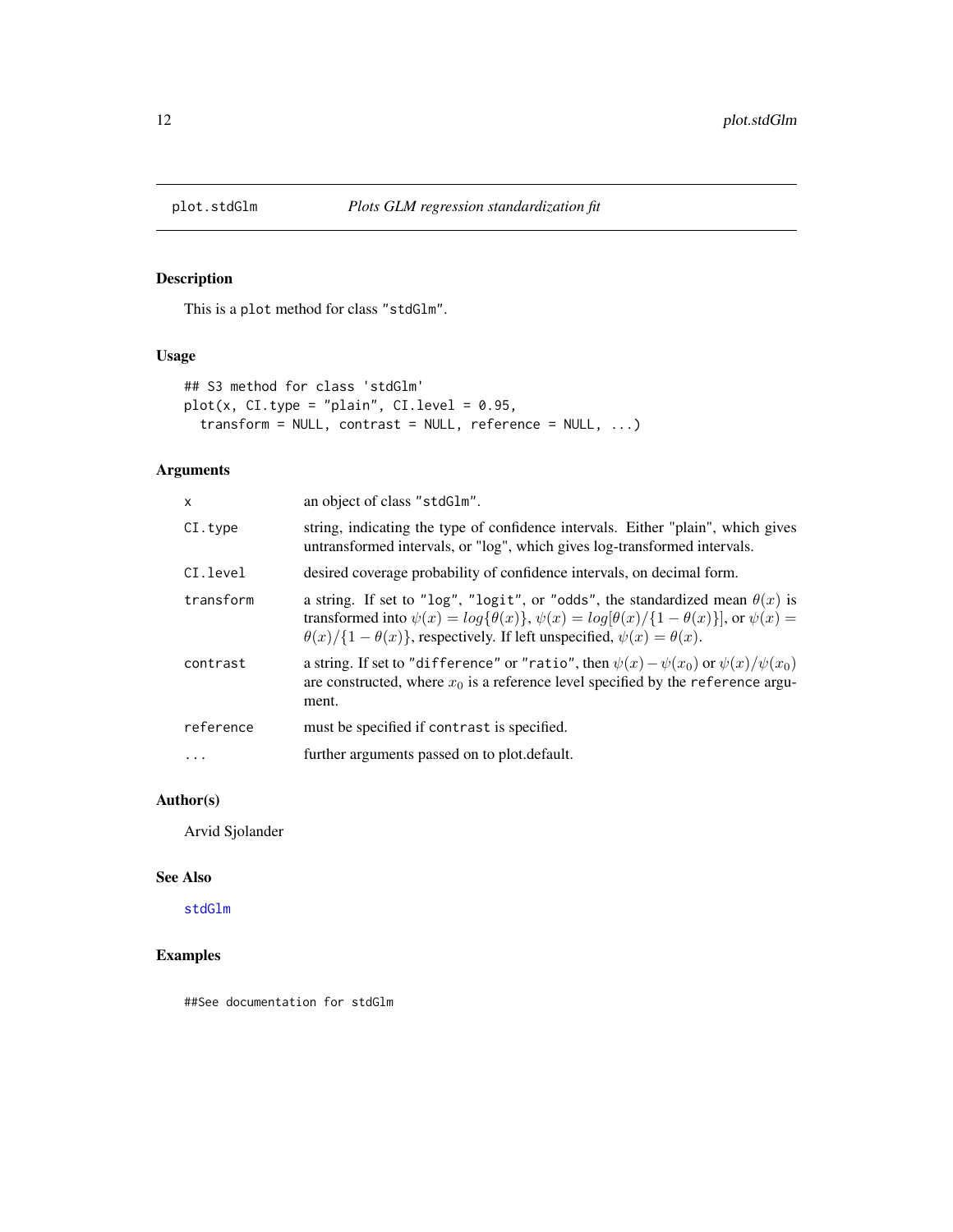<span id="page-12-0"></span>plot.stdParfrailty *Plots parfrailty standardization fit*

#### Description

This is a plot method for class "stdParfrailty".

#### Usage

```
## S3 method for class 'stdParfrailty'
plot(x, plot.CI = TRUE, CI-type = "plain", CI-level = 0.95,transform = NULL, contrast = NULL, reference = NULL, legendpos="bottomleft", ...)
```
#### Arguments

| $\times$  | an object of class "stdParfrailty".                                                                                                                                                                                                                                                                                                        |
|-----------|--------------------------------------------------------------------------------------------------------------------------------------------------------------------------------------------------------------------------------------------------------------------------------------------------------------------------------------------|
| plot.CI   | logical, indicating whether confidence intervals should be added to the plot.                                                                                                                                                                                                                                                              |
| CI.type   | string, indicating the type of confidence intervals. Either "plain", which gives<br>untransformed intervals, or "log", which gives log-transformed intervals.                                                                                                                                                                              |
| CI.level  | desired coverage probability of confidence intervals, on decimal form.                                                                                                                                                                                                                                                                     |
| transform | a string. If set to "log", "logit", or "odds", the standardized survival function<br>$\theta(t, x)$ is transformed into $\psi(t, x) = log{\theta(t, x)}$ , $\psi(t, x) = log{\theta(t, x)}/\{1 -$<br>$\theta(t,x)$ ], or $\psi(t,x) = \theta(t,x)/\{1-\theta(t,x)\}\$ , respectively. If left unspecified,<br>$\psi(t, x) = \theta(t, x).$ |
| contrast  | a string. If set to "difference" or "ratio", then $\psi(t,x) - \psi(t,x_0)$ or $\psi(t,x)/\psi(t,x_0)$<br>are constructed, where $x_0$ is a reference level specified by the reference argu-<br>ment.                                                                                                                                      |
| reference | must be specified if contrast is specified.                                                                                                                                                                                                                                                                                                |
| legendpos | position of the legend; see help for legend.                                                                                                                                                                                                                                                                                               |
| $\cdots$  | further arguments passed on to plot.default.                                                                                                                                                                                                                                                                                               |

#### Author(s)

Arvid Sjolander

#### See Also

[stdParfrailty](#page-23-1)

#### Examples

##See documentation for stdParfrailty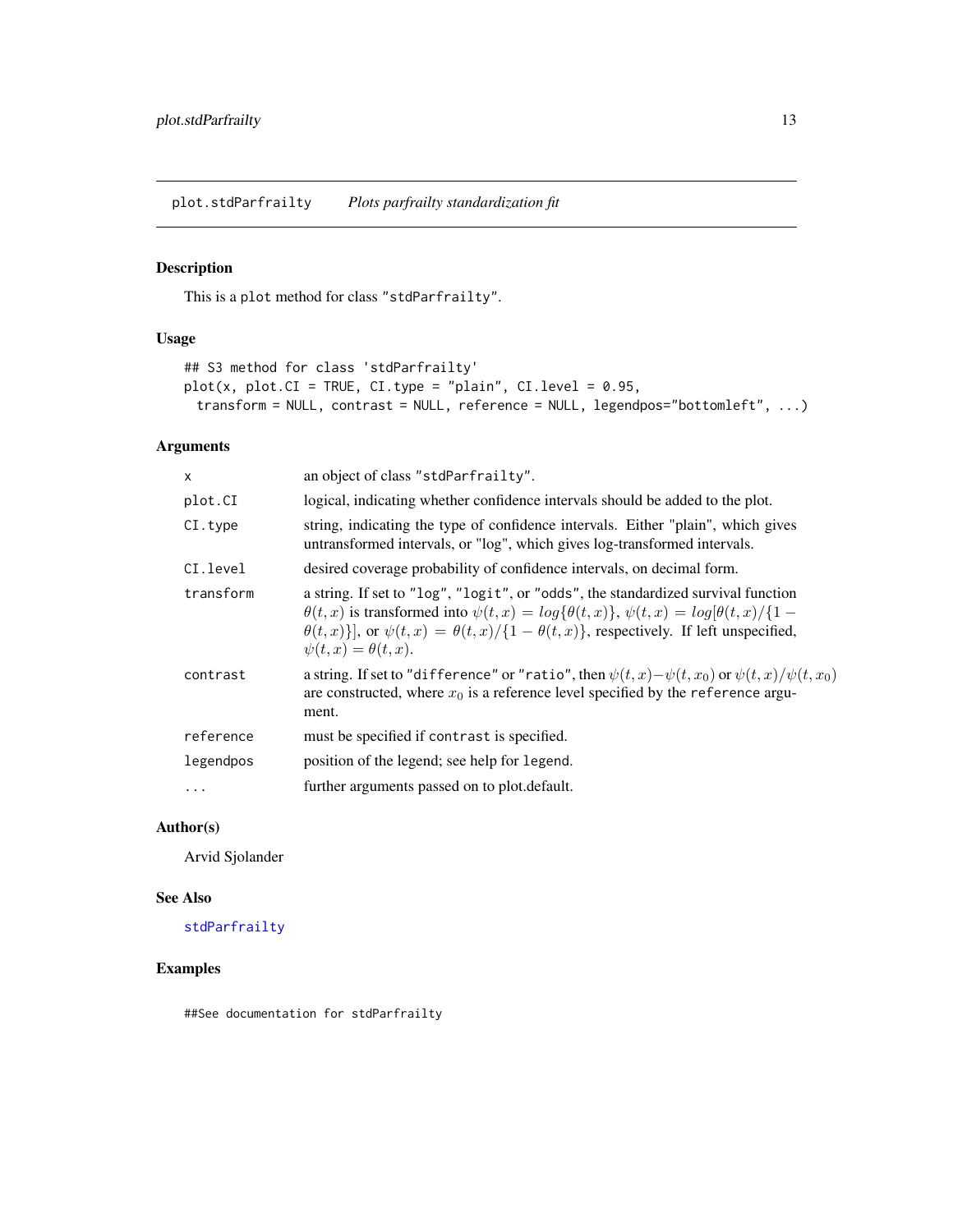<span id="page-13-0"></span>print.summary.parfrailty

*Prints summary of parfrailty fit*

#### Description

This is a print method for class "summary.parfrailty".

#### Usage

```
## S3 method for class 'summary.parfrailty'
print(x, digits = max(3L, getOption("digits") - 3L),
                             ...)
```
# Arguments

| X                       | an object of class "summary.parfrailty".               |
|-------------------------|--------------------------------------------------------|
| digits                  | the number of significant digits to use when printing. |
| $\cdot$ $\cdot$ $\cdot$ | not used.                                              |

#### Author(s)

Arvid Sjolander and Elisabeth Dahlqwist

#### See Also

[parfrailty](#page-7-1)

#### Examples

##See documentation for frailty

print.summary.stdCoxph

*Prints summary of Cox regression standardization fit*

#### Description

This is a print method for class "summary.stdCoxph".

```
## S3 method for class 'summary.stdCoxph'
print(x, \ldots)
```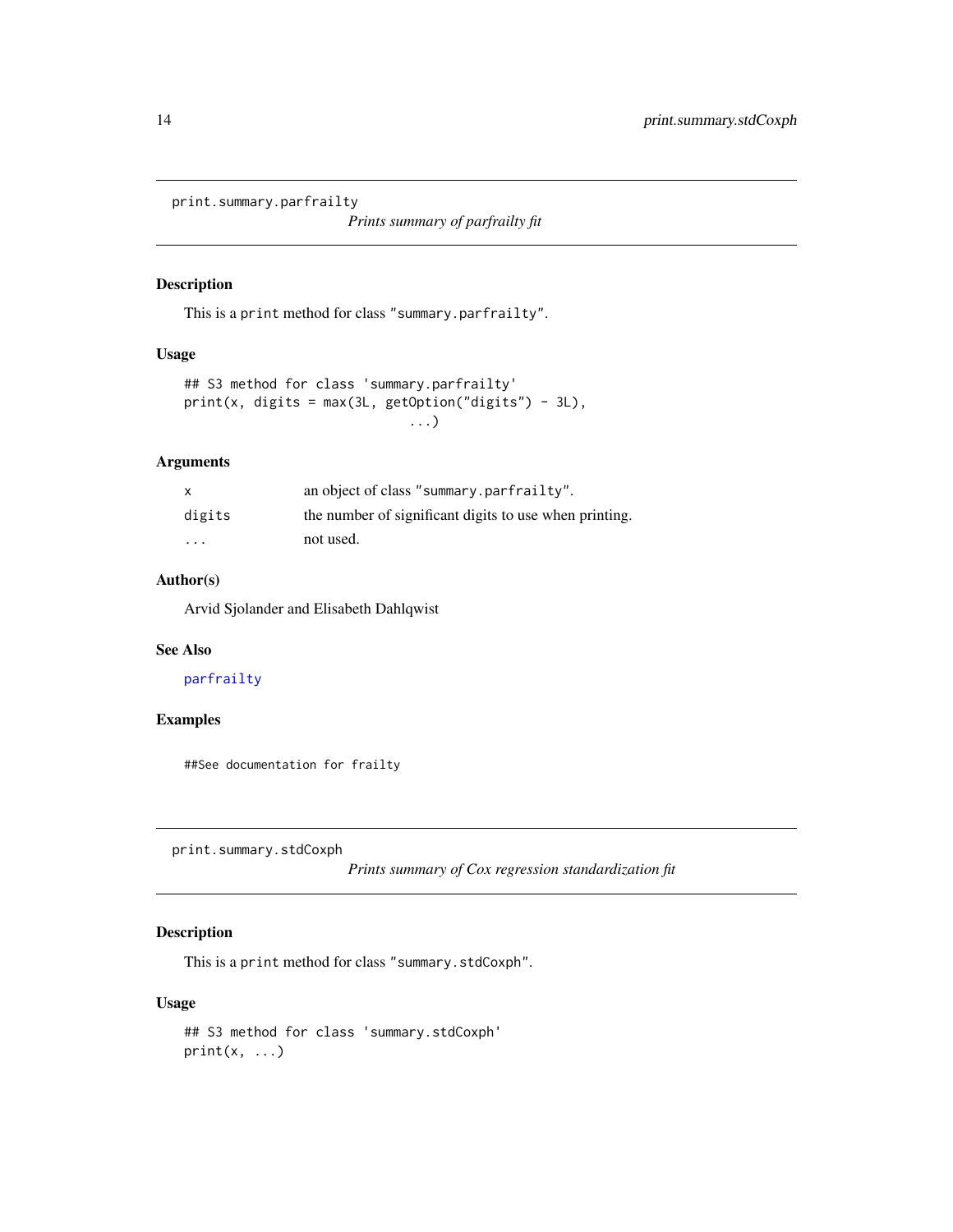#### <span id="page-14-0"></span>print.summary.stdGee 15

### Arguments

|          | an object of class "summary.stdCoxph". |
|----------|----------------------------------------|
| $\cdots$ | not used.                              |

#### Author(s)

Arvid Sjolander

### See Also

[stdCoxph](#page-16-1)

#### Examples

##See documentation for stdCoxph

print.summary.stdGee *Prints summary of GEE regression standardization fit*

#### Description

This is a print method for class "summary.stdGee".

#### Usage

## S3 method for class 'summary.stdGee'  $print(x, \ldots)$ 

# Arguments

| x        | an object of class "summary.stdGee". |
|----------|--------------------------------------|
| $\cdots$ | not used.                            |

#### Author(s)

Arvid Sjolander

#### See Also

[stdGee](#page-19-1)

#### Examples

##See documentation for stdGee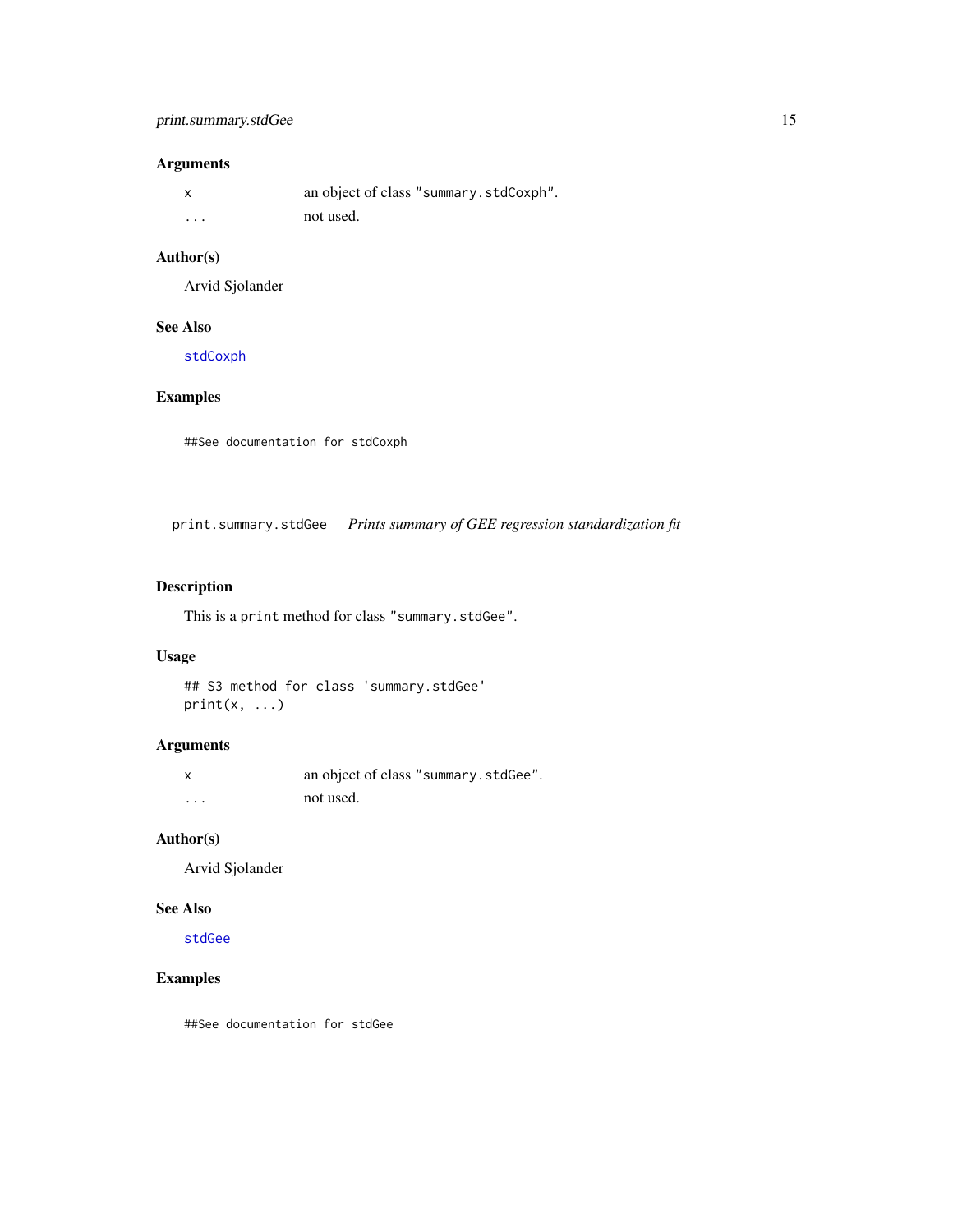<span id="page-15-0"></span>print.summary.stdGlm *Prints summary of GLM regression standardization fit*

# Description

This is a print method for class "summary.stdGlm".

#### Usage

```
## S3 method for class 'summary.stdGlm'
print(x, \ldots)
```
#### Arguments

|          | an object of class "summary.stdGlm". |
|----------|--------------------------------------|
| $\cdots$ | not used.                            |

#### Author(s)

Arvid Sjolander

#### See Also

[stdGlm](#page-21-1)

#### Examples

##See documentation for stdGlm

print.summary.stdParfrailty

*Prints summary of Frailty standardization fit*

# Description

This is a print method for class "summary.stdParfrailty".

```
## S3 method for class 'summary.stdParfrailty'
print(x, \ldots)
```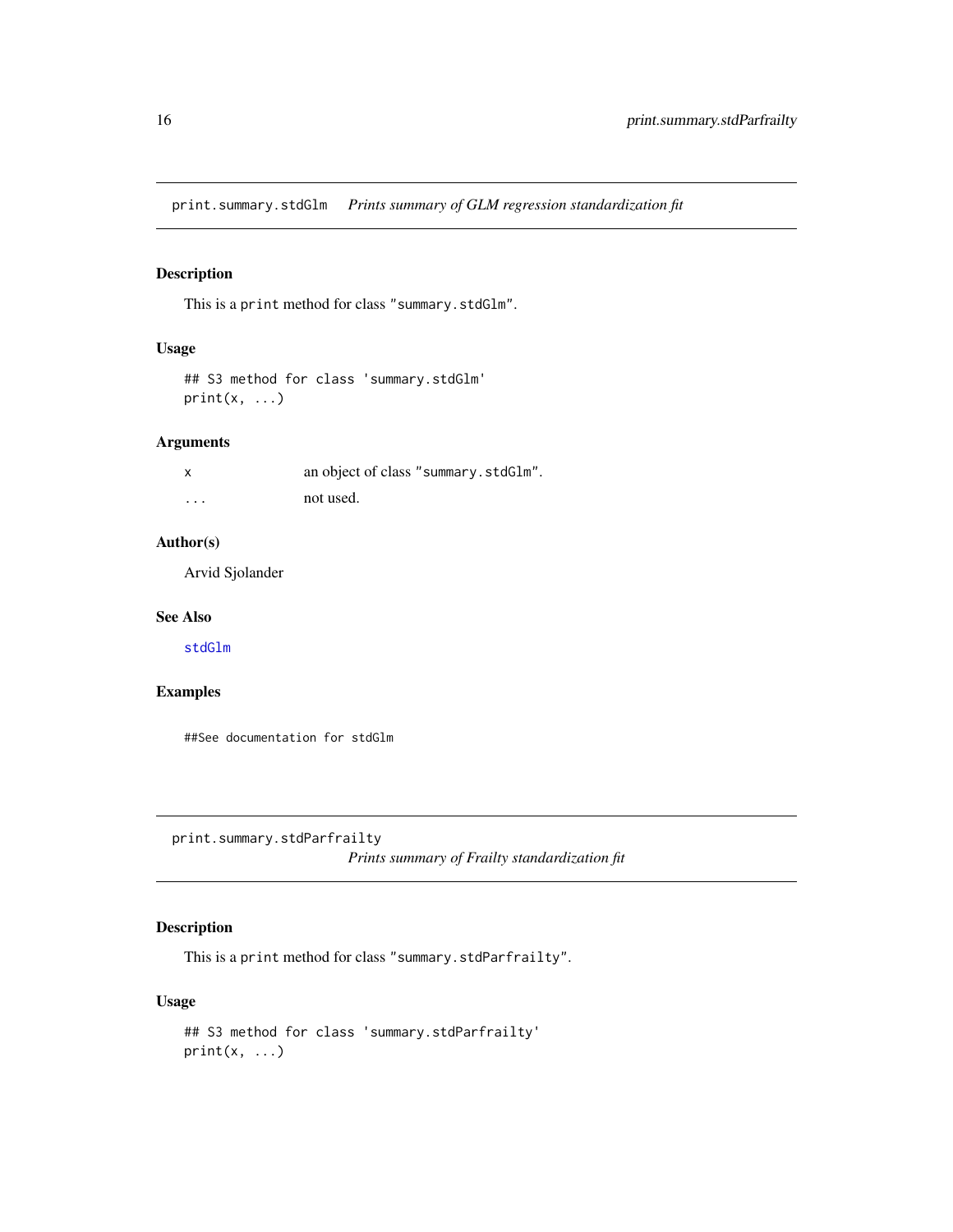#### <span id="page-16-0"></span>stdCoxph 17

#### Arguments

|          | an object of class "summary.stdParfrailty". |
|----------|---------------------------------------------|
| $\cdots$ | not used.                                   |

# Author(s)

Arvid Sjolander

#### See Also

[stdParfrailty](#page-23-1)

#### Examples

##See documentation for stdParfrailty

<span id="page-16-1"></span>stdCoxph *Regression standardization in Cox proportional hazards models*

#### Description

stdCoxph performs regression standardization in Cox proportional hazards models, at specified values of the exposure, over the sample covariate distribution. Let  $T$ ,  $X$ , and  $Z$  be the survival outcome, the exposure, and a vector of covariates, respectively. stdCoxph uses a fitted Cox proportional hazards model to estimate the standardized survival function  $\theta(t, x) = E\{S(t|X = x, Z)\}\,$ where t is a specific value of T, x is a specific value of X, and the expectation is over the marginal distribution of Z.

#### Usage

```
stdCoxph(fit, data, X, x, t, clusterid, subsetnew)
```
#### Arguments

| fit      | an object of class "coxph", as returned by the coxph function in the <b>survival</b><br>package, but without special terms strata, cluster or tt. Only breslow<br>method for handling ties is allowed. If arguments weights and/or subset<br>are used when fitting the model, then the same weights and subset are used<br>in stdGlm. |
|----------|---------------------------------------------------------------------------------------------------------------------------------------------------------------------------------------------------------------------------------------------------------------------------------------------------------------------------------------|
| data     | a data frame containing the variables in the model. This should be the same data<br>frame as was used to fit the model in fit.                                                                                                                                                                                                        |
| $\times$ | a string containing the name of the exposure variable $X$ in data.                                                                                                                                                                                                                                                                    |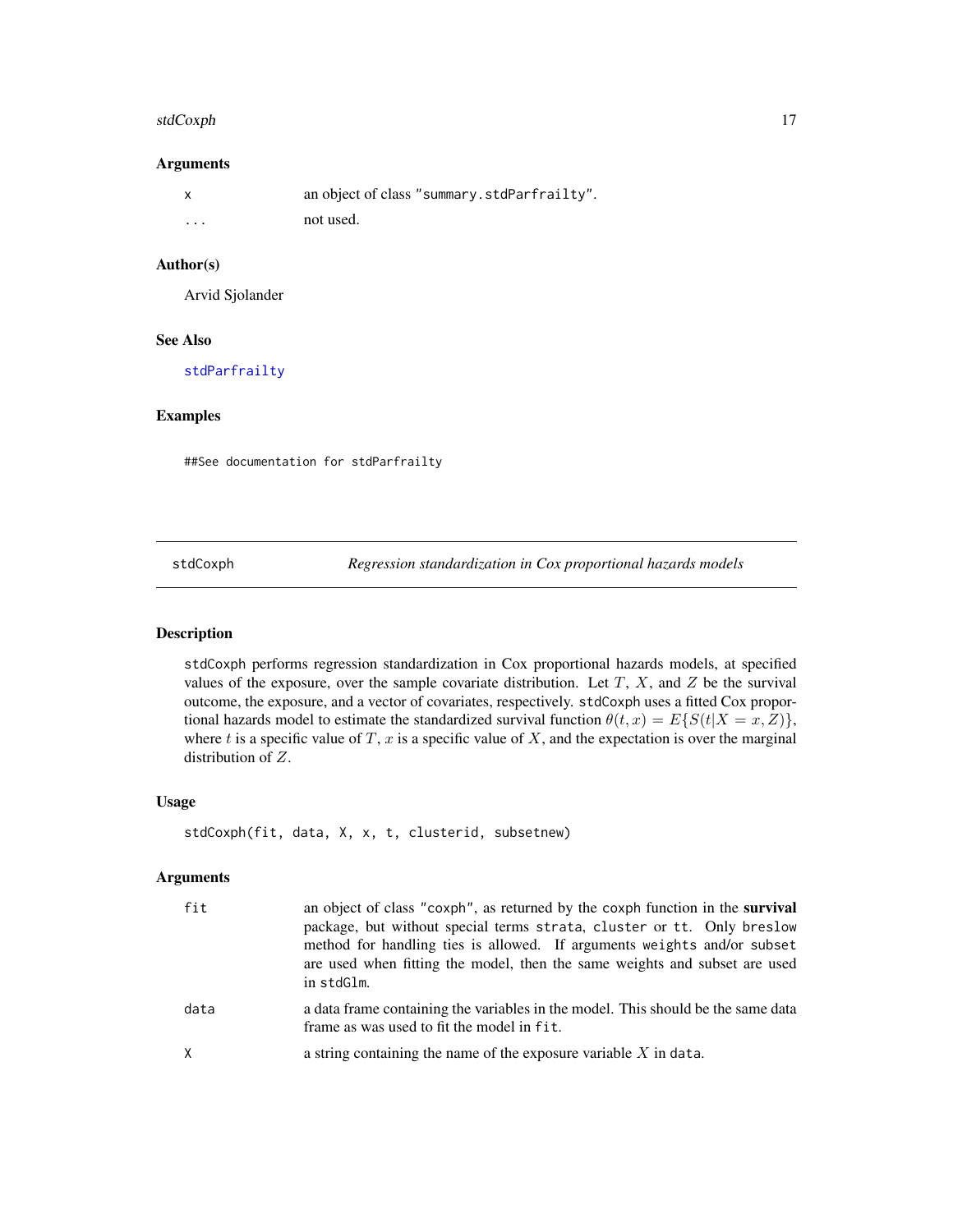| $\mathsf{x}$ | an optional vector containing the specific values of $X$ at which to estimate the<br>standardized survival function. If X is binary $(0/1)$ or a factor, then x defaults<br>to all values of X. If X is numeric, then x defaults to the mean of X. If x is set<br>to NA, then $X$ is not altered. This produces an estimate of the marginal survival<br>function $S(t) = E\{S(t X,Z)\}.$ |
|--------------|------------------------------------------------------------------------------------------------------------------------------------------------------------------------------------------------------------------------------------------------------------------------------------------------------------------------------------------------------------------------------------------|
| t            | an optional vector containing the specific values of $T$ at which to estimate the<br>standardized survival function. It defaults to all the observed event times in<br>data.                                                                                                                                                                                                             |
| clusterid    | an optional string containing the name of a cluster identification variable when<br>data are clustered.                                                                                                                                                                                                                                                                                  |
| subsetnew    | an optional logical statement specifying a subset of observations to be used in<br>the standardization. This set is assumed to be a subset of the subset (if any) that<br>was used to fit the regression model.                                                                                                                                                                          |

# Details

stdCoxph assumes that a Cox proportional hazards model

$$
\lambda(t|X,Z) = \lambda_0(t) exp\{h(X,Z;\beta)\}
$$

has been fitted. Breslow's estimator of the cumulative baseline hazard  $\Lambda_0(t) = \int_0^t \lambda_0(u) du$  is used together with the partial likelihood estimate of  $\beta$  to obtain estimates of the survival function  $S(t|X=x,Z)$ :

$$
\hat{S}(t|X=x,Z) = exp[-\hat{\Lambda}_0(t)exp\{h(X=x,Z;\hat{\beta})\}].
$$

For each  $t$  in the t argument and for each  $x$  in the x argument, these estimates are averaged across all subjects (i.e. all observed values of  $Z$ ) to produce estimates

$$
\hat{\theta}(t,x) = \sum_{i=1}^{n} \hat{S}(t|X=x, Z_i)/n,
$$

where  $Z_i$  is the value of Z for subject i,  $i = 1, ..., n$ . The variance for  $\hat{\theta}(t, x)$  is obtained by the sandwich formula.

#### Value

An object of class "stdCoxph" is a list containing

| est         | a matrix with length(t) rows and length(x) columns, where the element on<br>row i and column j is equal to $\hat{\theta}$ (t[i], x[j]).                                                                                                                    |
|-------------|------------------------------------------------------------------------------------------------------------------------------------------------------------------------------------------------------------------------------------------------------------|
| <b>VCOV</b> | a list with length $(t)$ elements. Each element is a square matrix with length $(x)$<br>rows. In the k: th matrix, the element on row i and column $\gamma$ is the (estimated)<br>covariance of $\hat{\theta}$ (t[k],x[i]) and $\hat{\theta}$ (t[k],x[j]). |

#### Note

Standardized survival functions are sometimes referred to as (direct) adjusted survival functions in the literature.

stdCoxph does not currently handle time-varying exposures or covariates.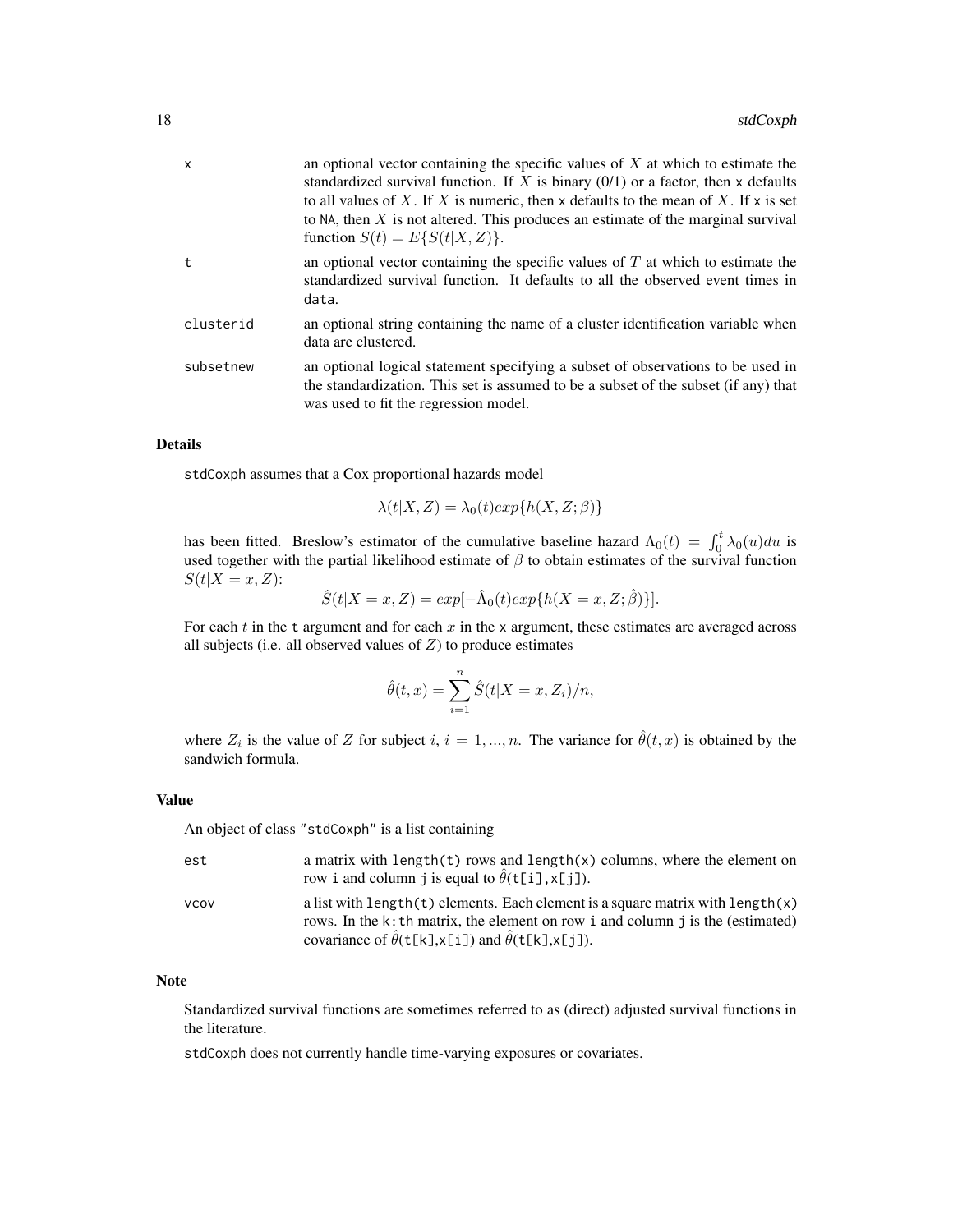stdCoxph internally loops over all values in the t argument. Therefore, the function will usually be considerably faster if length(t) is small.

The variance calculation performed by stdCoxph does not condition on the observed covariates  $\overline{Z} = (Z_1, ..., Z_n)$ . To see how this matters, note that

 $var\{\hat{\theta}(t,x)\}=E|var\{\hat{\theta}(t,x)|\bar{Z}\}|+var[E\{\hat{\theta}(t,x)|\bar{Z}\}].$ 

The usual parameter  $\beta$  in a Cox proportional hazards model does not depend on  $\bar{Z}$ . Thus,  $E(\hat{\beta}|\bar{Z})$  is independent of  $\bar{Z}$  as well (since  $E(\hat{\beta}|\bar{Z}) = \beta$ ), so that the term  $var[E\{\hat{\beta}|\bar{Z}\}]$  in the corresponding variance decomposition for  $var(\hat{\beta})$  becomes equal to 0. However,  $\theta(t, x)$  depends on  $\overline{Z}$  through the average over the sample distribution for Z, and thus the term  $var[E\{\hat{\theta}(t,x)|\bar{Z}\}]$  is not 0, unless one conditions on  $Z$ . The variance calculation by Gail and Byar (1986) ignores this term, and thus effectively conditions on  $\overline{Z}$ .

#### Author(s)

Arvid Sjolander

#### References

Makuch R.W. (1982). Adjusted survival curve estimation using covariates. *Journal of Chronic Diseases* 35, 437-443.

Chang I.M., Gelman G., Pagano M. (1982). Corrected group prognostic curves and summary statistics. *Journal of Chronic Diseases* 35, 669-674.

Gail M.H. and Byar D.P. (1986). Variance calculations for direct adjusted survival curves, with applications to testing for no treatment effect. *Biometrical Journal* 28(5), 587-599.

Sjolander A. (2016). Regression standardization with the R-package stdReg. *European Journal of Epidemiology* 31(6), 563-574.

Sjolander A. (2016). Estimation of causal effect measures with the R-package stdReg. *European Journal of Epidemiology* 33(9), 847-858.

#### Examples

```
require(survival)
```

```
n < - 1000Z \leftarrow \text{norm}(n)X \leq -rnorm(n, mean=Z)T <- rexp(n, rate=exp(X+Z+X*Z)) #survival time
C <- rexp(n, rate=exp(X+Z+X*Z)) #censoring time
U <- pmin(T, C) #time at risk
D \le - as.numeric(T \le C) #event indicator
dd <- data.frame(Z, X, U, D)
fit <- coxph(formula=Surv(U, D)~X+Z+X*Z, data=dd, method="breslow")
fit.std <- stdCoxph(fit=fit, data=dd, X="X", x=seq(-1,1,0.5), t=1:5)
print(summary(fit.std, t=3))
plot(fit.std)
```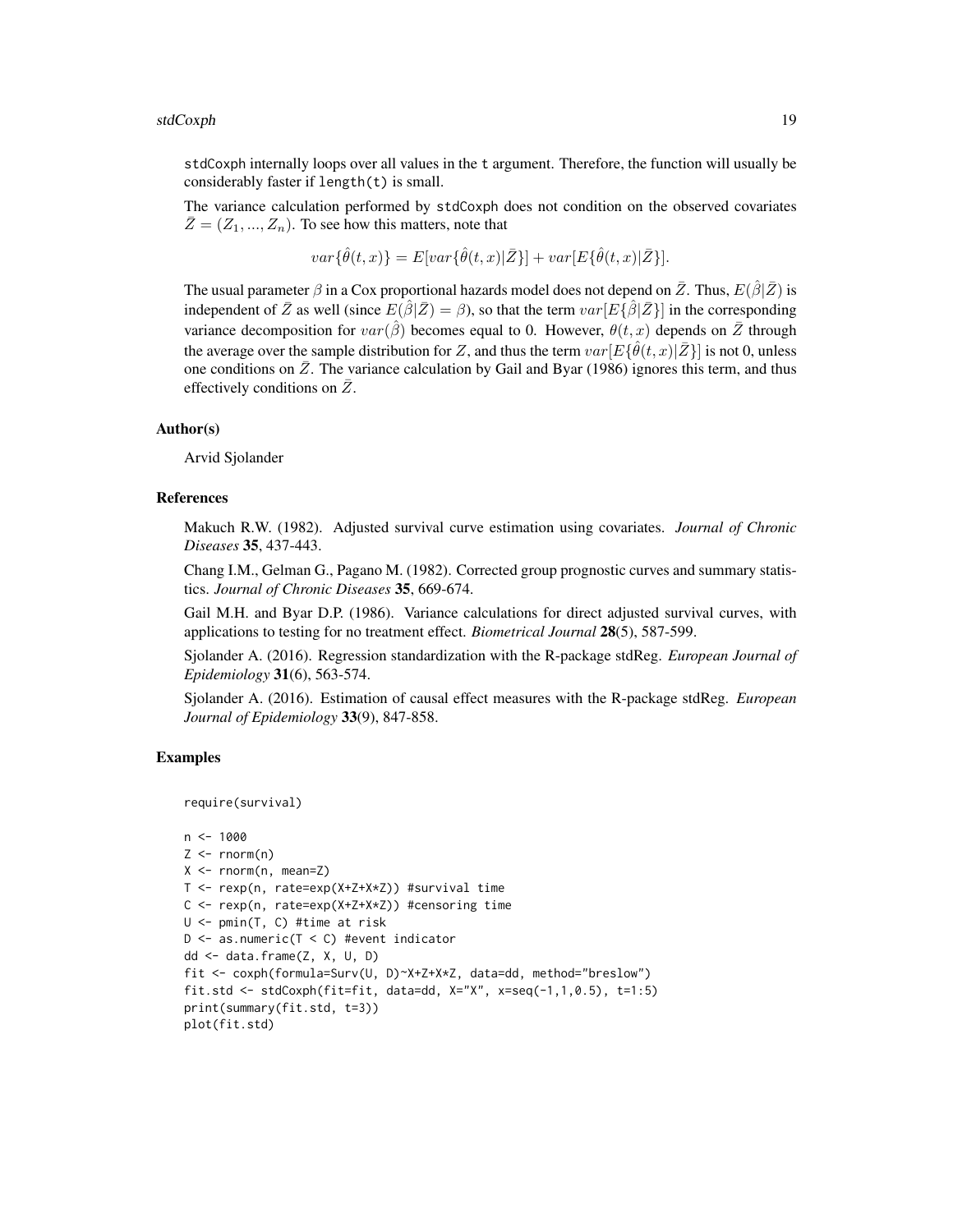<span id="page-19-1"></span><span id="page-19-0"></span>stdGee *Regression standardization in conditional generalized estimating equations*

#### Description

stdGee performs regression standardization in linear and log-linear fixed effects models, at specified values of the exposure, over the sample covariate distribution. Let  $Y, X$ , and  $Z$  be the outcome, the exposure, and a vector of covariates, respectively. It is assumed that data are clustered with a cluster indicator i. stdGee uses fitted fixed effects model, with cluster-specific intercept  $a_i$  (see details), to estimate the standardized mean  $\theta(x) = E\{E(Y|i, X = x, Z)\}\,$ , where x is a specific value of X, and the outer expectation is over the marginal distribution of  $(a_i, Z)$ .

### Usage

stdGee(fit, data, X, x, clusterid, subsetnew)

#### Arguments

| fit          | an object of class "gee", with argument cond $=$ TRUE, as returned by the gee<br>function in the <b>drgee</b> package. If arguments weights and/or subset are used<br>when fitting the model, then the same weights and subset are used in stdGee.                                                                                                             |
|--------------|----------------------------------------------------------------------------------------------------------------------------------------------------------------------------------------------------------------------------------------------------------------------------------------------------------------------------------------------------------------|
| data         | a data frame containing the variables in the model. This should be the same data<br>frame as was used to fit the model in fit.                                                                                                                                                                                                                                 |
| X            | a string containing the name of the exposure variable $X$ in data.                                                                                                                                                                                                                                                                                             |
| $\mathsf{x}$ | an optional vector containing the specific values of $X$ at which to estimate the<br>standardized mean. If X is binary $(0/1)$ or a factor, then x defaults to all values<br>of X. If X is numeric, then x defaults to the mean of X. If x is set to NA,<br>then X is not altered. This produces an estimate of the marginal mean $E(Y) =$<br>$E\{E(Y X,Z)\}.$ |
| clusterid    | an mandatory string containing the name of a cluster identification variable.<br>Must be identical to the clusterid variable used in the gee call.                                                                                                                                                                                                             |
| subsetnew    | an optional logical statement specifying a subset of observations to be used in<br>the standardization. This set is assumed to be a subset of the subset (if any) that<br>was used to fit the regression model.                                                                                                                                                |

#### Details

stdGee assumes that a fixed effects model

$$
\eta\{E(Y|i, X, Z)\} = a_i + h(X, Z; \beta)
$$

has been fitted. The link function  $\eta$  is assumed to be the identity link or the log link. The conditional generalized estimating equation (CGGE) estimate of  $\beta$  is used to obtain estimates of the clusterspecific means:

$$
\hat{a}_i = \sum_{j=1}^{n_i} r_{ij} / n_i,
$$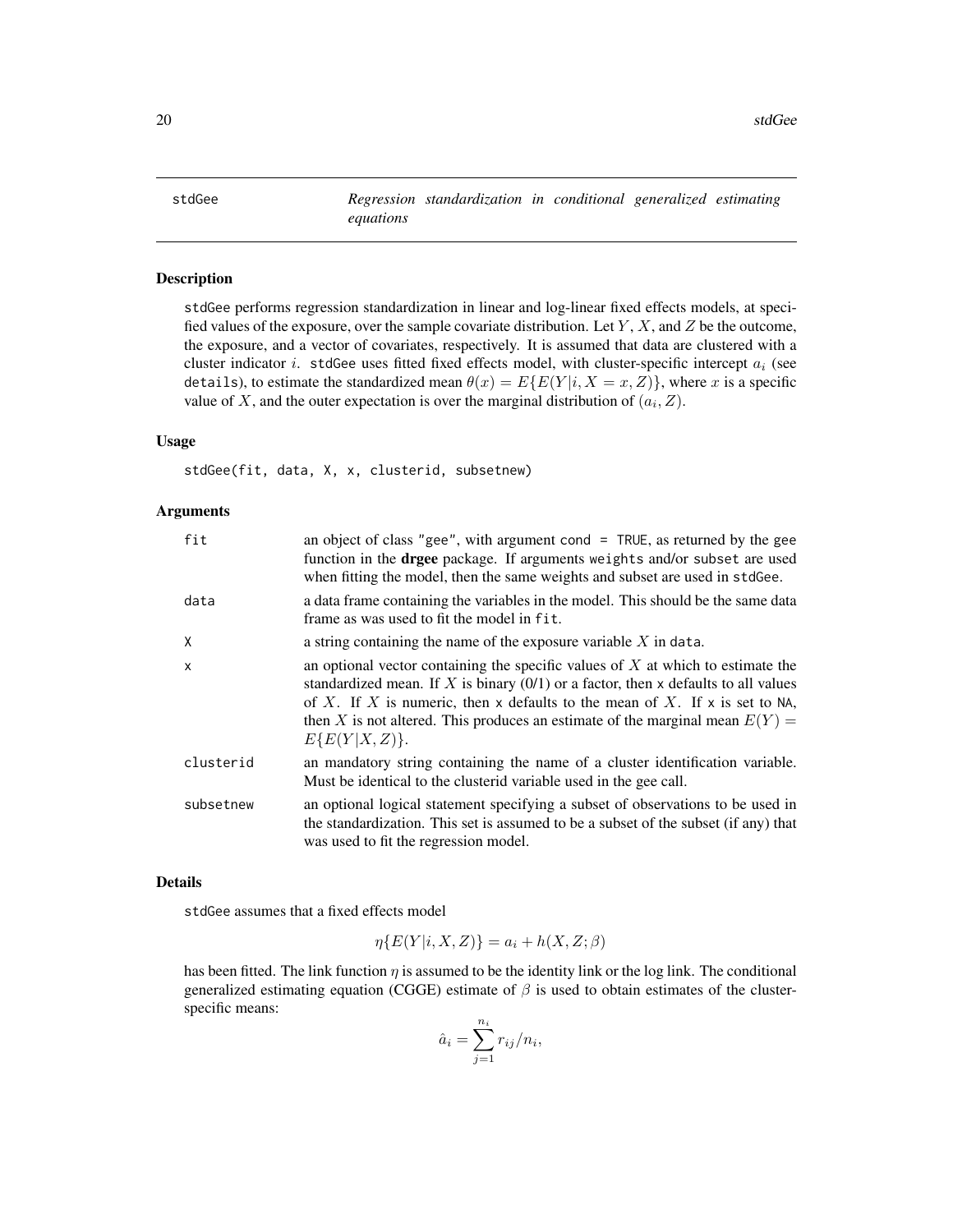stdGee 21

where

$$
r_{ij} = Y_{ij} - h(X_{ij}, Z_{ij}; \hat{\beta})
$$

if  $\eta$  is the identity link, and

$$
r_{ij} = Y_{ij} exp\{-h(X_{ij}, Z_{ij}; \hat{\beta})\}
$$

if  $\eta$  is the log link, and  $(X_{ij}, Z_{ij})$  is the value of  $(X, Z)$  for subject j in cluster  $i, j = 1, ..., n_i, i =$ 1, ..., n. The CGEE estimate of  $\beta$  and the estimate of  $a_i$  are used to estimate the mean  $E(Y|i, X =$  $x, Z$ :

$$
\hat{E}(Y|i, X = x, Z) = \eta^{-1} \{ \hat{a}_i + h(X = x, Z; \hat{\beta}) \}.
$$

For each  $x$  in the x argument, these estimates are averaged across all subjects (i.e. all observed values of  $Z$  and all estimated values of  $a_i$ ) to produce estimates

$$
\hat{\theta}(x) = \sum_{i=1}^{n} \sum_{j=1}^{n_i} \hat{E}(Y|i, X = x, Z_i)/N,
$$

where  $N = \sum_{i=1}^{n} n_i$ . The variance for  $\hat{\theta}(x)$  is obtained by the sandwich formula.

#### Value

An object of class "stdGee" is a list containing

| est         | a vector with length equal to length(x), where element j is equal to $\hat{\theta}(x[j])$ . |
|-------------|---------------------------------------------------------------------------------------------|
| <b>VCOV</b> | a square matrix with $length(x)$ rows, where the element on row i and column                |
|             | j is the (estimated) covariance of $\theta(x[i])$ and $\theta(x[j])$ .                      |

#### Note

The variance calculation performed by stdGee does not condition on the observed covariates  $\bar{Z}$  =  $(Z_{11},..., Z_{nn_i})$ . To see how this matters, note that

$$
var\{\hat{\theta}(x)\} = E[var\{\hat{\theta}(x)|\bar{Z}\}] + var[E\{\hat{\theta}(x)|\bar{Z}\}].
$$

The usual parameter  $\beta$  in a generalized linear model does not depend on  $\bar{Z}$ . Thus,  $E(\hat{\beta}|\bar{Z})$  is independent of  $\bar{Z}$  as well (since  $E(\hat{\beta}|\bar{Z}) = \beta$ ), so that the term  $var[E\{\hat{\beta}|\bar{Z}\}]$  in the corresponding variance decomposition for  $var(\hat{\beta})$  becomes equal to 0. However,  $\theta(x)$  depends on  $\overline{Z}$  through the average over the sample distribution for Z, and thus the term  $var[E\{\hat{\theta}(x)|\bar{Z}\}]$  is not 0, unless one conditions on  $\overline{Z}$ .

#### Author(s)

Arvid Sjolander.

#### References

Goetgeluk S. and Vansteelandt S. (2008). Conditional generalized estimating equations for the analysis of clustered and longitudinal data. *Biometrics* 64(3), 772-780.

Martin R.S. (2017). Estimation of average marginal effects in multiplicative unobserved effects panel models. *Economics Letters* 160, 16-19.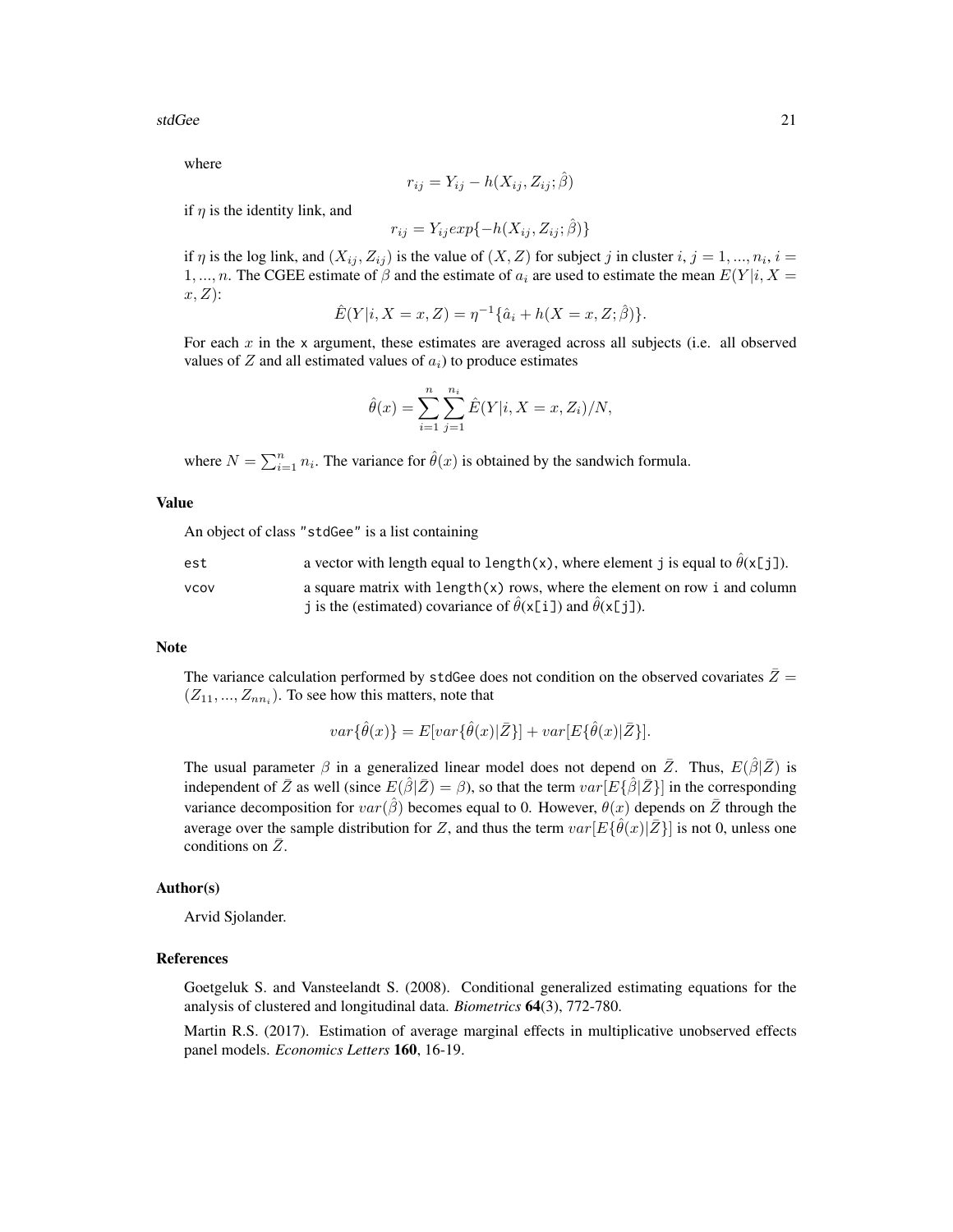#### Examples

```
require(drgee)
n < -1000ni <- 2
id \leftarrow rep(1:n, each=ni)ai <- rep(rnorm(n), each=ni)
Z <- rnorm(n*ni)
X <- rnorm(n*ni, mean=ai+Z)
Y <- rnorm(n*ni, mean=ai+X+Z+0.1*X^2)
dd <- data.frame(id, Z, X, Y)
fit <- gee(formula=Y~X+Z+I(X^2), data=dd, clusterid="id", link="identity",
  cond=TRUE)
fit.std <- stdGee(fit=fit, data=dd, X="X", x=seq(-3,3,0.5), clusterid="id")
print(summary(fit.std, contrast="difference", reference=2))
plot(fit.std)
```
<span id="page-21-1"></span>stdGlm *Regression standardization in generalized linear models*

#### Description

stdGlm performs regression standardization in generalized linear models, at specified values of the exposure, over the sample covariate distribution. Let  $Y$ ,  $X$ , and  $Z$  be the outcome, the exposure, and a vector of covariates, respectively. stdGlm uses a fitted generalized linear model to estimate the standardized mean  $\theta(x) = E\{E(Y|X=x, Z)\}\$ , where x is a specific value of X, and the outer expectation is over the marginal distribution of Z.

#### Usage

```
stdGlm(fit, data, X, x, clusterid, case.control = FALSE, subsetnew)
```
#### **Arguments**

| fit          | an object of class "g1m", as returned by the g1m function in the <b>stats</b> package.<br>If arguments weights and/or subset are used when fitting the model, then the<br>same weights and subset are used in stdG1m.                                                                                                                                          |
|--------------|----------------------------------------------------------------------------------------------------------------------------------------------------------------------------------------------------------------------------------------------------------------------------------------------------------------------------------------------------------------|
| data         | a data frame containing the variables in the model. This should be the same data<br>frame as was used to fit the model in fit.                                                                                                                                                                                                                                 |
| X            | a string containing the name of the exposure variable $X$ in data.                                                                                                                                                                                                                                                                                             |
| $\mathsf{x}$ | an optional vector containing the specific values of $X$ at which to estimate the<br>standardized mean. If X is binary $(0/1)$ or a factor, then x defaults to all values<br>of X. If X is numeric, then x defaults to the mean of X. If x is set to NA,<br>then X is not altered. This produces an estimate of the marginal mean $E(Y) =$<br>$E\{E(Y X,Z)\}.$ |

<span id="page-21-0"></span>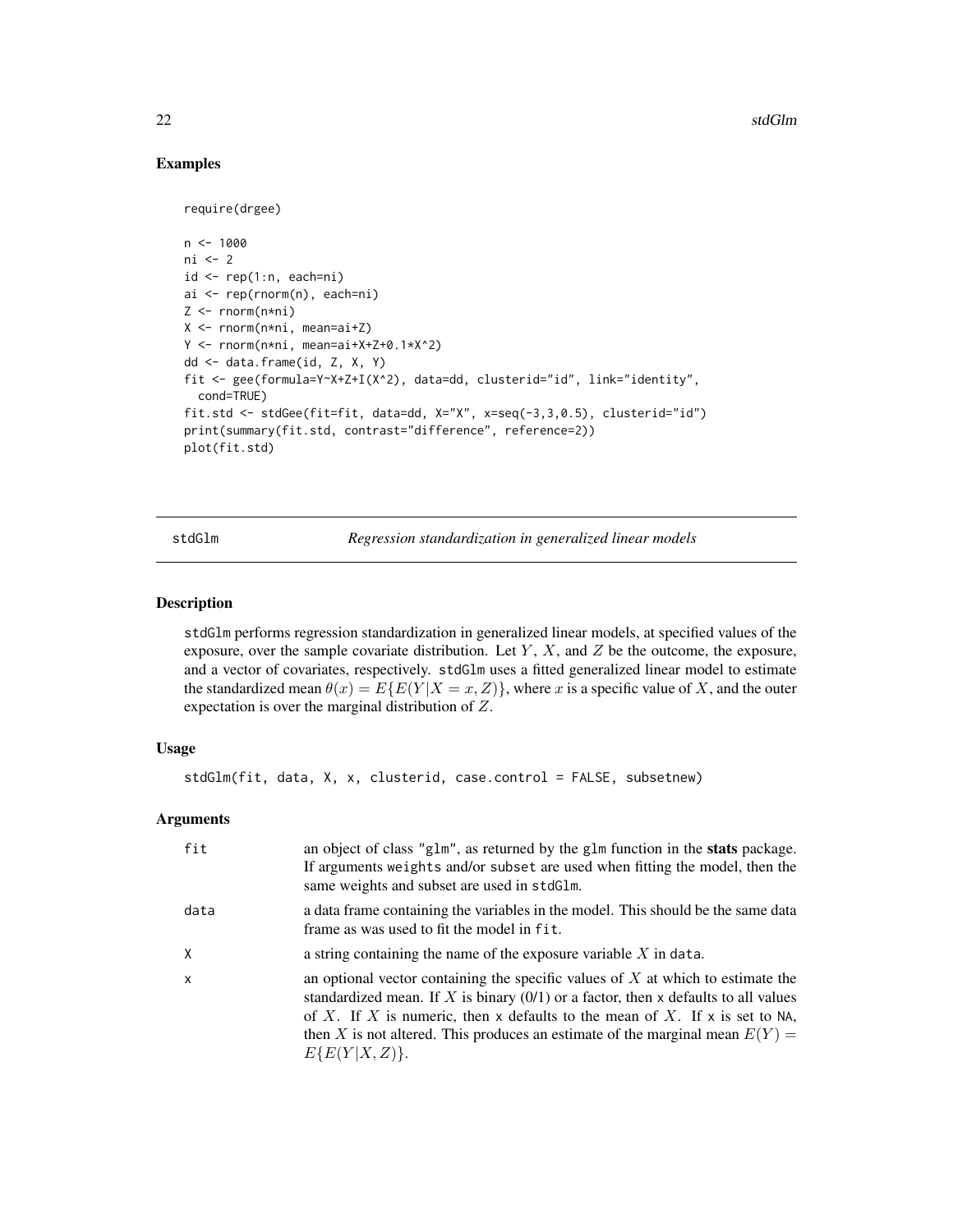| clusterid    | an optional string containing the name of a cluster identification variable when<br>data are clustered.                                                                                                         |
|--------------|-----------------------------------------------------------------------------------------------------------------------------------------------------------------------------------------------------------------|
| case.control | logical. Do data come from a case-control study? Defaults to FALSE.                                                                                                                                             |
| subsetnew    | an optional logical statement specifying a subset of observations to be used in<br>the standardization. This set is assumed to be a subset of the subset (if any) that<br>was used to fit the regression model. |

#### Details

stdGlm assumes that a generalized linear model

$$
\eta\{E(Y|X,Z)\} = h(X,Z;\beta)
$$

has been fitted. The maximum likelihood estimate of  $\beta$  is used to obtain estimates of the mean  $E(Y|X=x,Z)$ :

$$
\hat{E}(Y|X=x,Z) = \eta^{-1}\{h(X=x,Z;\hat{\beta})\}.
$$

For each  $x$  in the x argument, these estimates are averaged across all subjects (i.e. all observed values of  $Z$ ) to produce estimates

$$
\hat{\theta}(x) = \sum_{i=1}^{n} \hat{E}(Y|X=x, Z_i)/n,
$$

where  $Z_i$  is the value of Z for subject i,  $i = 1, ..., n$ . The variance for  $\hat{\theta}(x)$  is obtained by the sandwich formula.

#### Value

An object of class "stdGlm" is a list containing

| est         | a vector with length equal to length(x), where element j is equal to $\hat{\theta}(x[j])$ .                                                             |
|-------------|---------------------------------------------------------------------------------------------------------------------------------------------------------|
| <b>VCOV</b> | a square matrix with length $(x)$ rows, where the element on row i and column<br>j is the (estimated) covariance of $\theta(x[i])$ and $\theta(x[j])$ . |

#### Note

The variance calculation performed by stdGlm does not condition on the observed covariates  $\bar{Z}$  =  $(Z_1, ..., Z_n)$ . To see how this matters, note that

$$
var\{\hat{\theta}(x)\} = E[var\{\hat{\theta}(x)|\bar{Z}\}] + var[E\{\hat{\theta}(x)|\bar{Z}\}].
$$

The usual parameter  $\beta$  in a generalized linear model does not depend on  $\bar{Z}$ . Thus,  $E(\hat{\beta}|\bar{Z})$  is independent of  $\bar{Z}$  as well (since  $E(\hat{\beta}|\bar{Z}) = \beta$ ), so that the term  $var[E\{\hat{\beta}|\bar{Z}\}]$  in the corresponding variance decomposition for  $var(\hat{\beta})$  becomes equal to 0. However,  $\theta(x)$  depends on  $\overline{Z}$  through the average over the sample distribution for Z, and thus the term  $var[E\{\hat{\theta}(x)|\bar{Z}\}]$  is not 0, unless one conditions on  $\overline{Z}$ .

#### Author(s)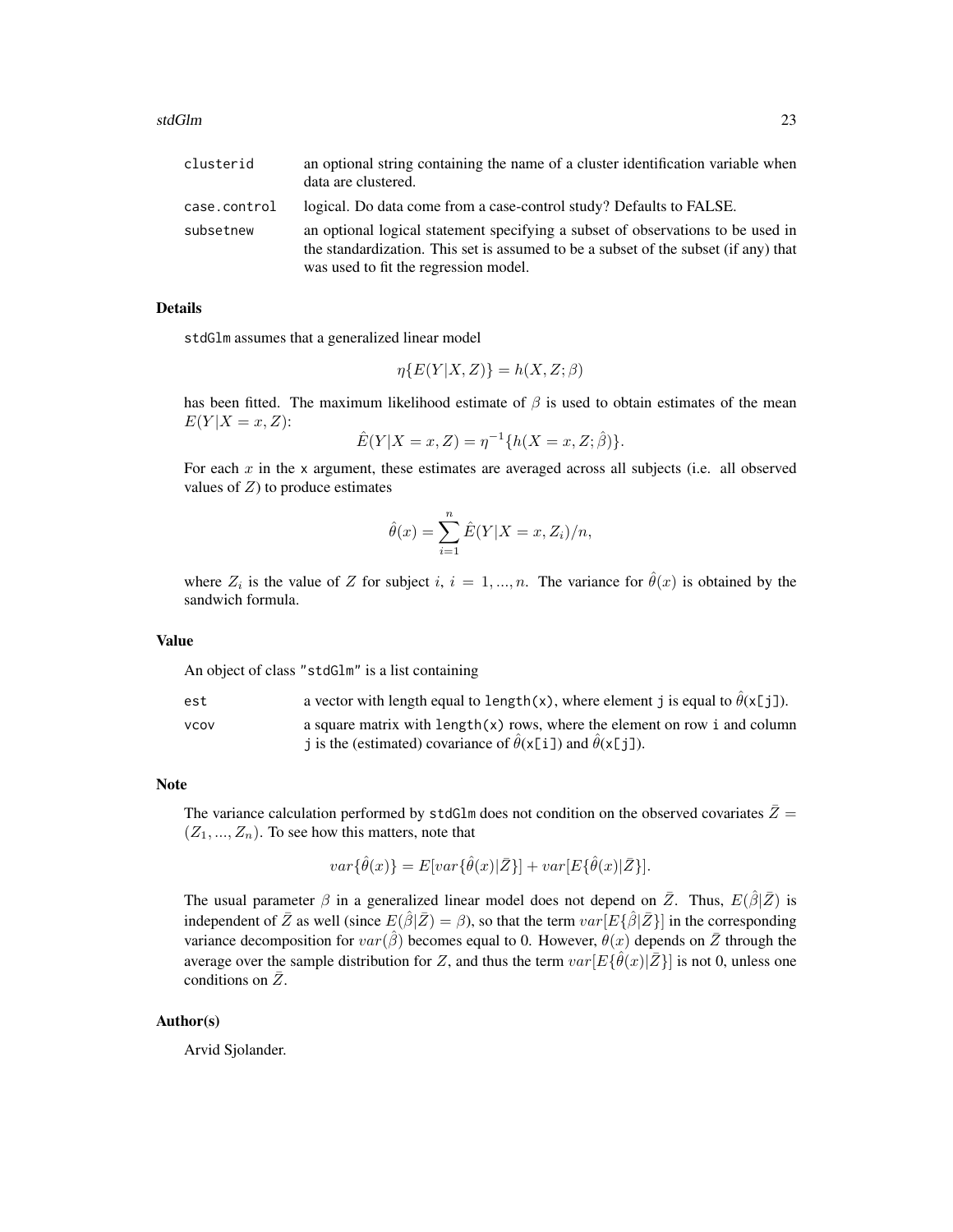#### References

Rothman K.J., Greenland S., Lash T.L. (2008). *Modern Epidemiology*, 3rd edition. Lippincott, Williams \& Wilkins.

Sjolander A. (2016). Regression standardization with the R-package stdReg. *European Journal of Epidemiology* 31(6), 563-574.

Sjolander A. (2016). Estimation of causal effect measures with the R-package stdReg. *European Journal of Epidemiology* 33(9), 847-858.

#### Examples

```
##Example 1: continuous outcome
n < - 1000Z \leq -rnorm(n)X \leq -rnorm(n, mean=Z)Y <- rnorm(n, mean=X+Z+0.1*X^2)
dd <- data.frame(Z, X, Y)
fit <- glm(formula=Y~X+Z+I(X^2), data=dd)
fit.std <- stdGlm(fit=fit, data=dd, X="X", x=seq(-3,3,0.5))
print(summary(fit.std))
plot(fit.std)
##Example 2: binary outcome
n < -1000Z \leftarrow \text{norm}(n)X \leq -rnorm(n, mean=Z)Y \le - rbinom(n, 1, prob=(1+exp(X+Z))^(-1))
dd <- data.frame(Z, X, Y)
fit <- glm(formula=Y~X+Z+X*Z, family="binomial", data=dd)
fit.std <- stdGlm(fit=fit, data=dd, X="X", x=seq(-3,3,0.5))
print(summary(fit.std))
plot(fit.std)
```
<span id="page-23-1"></span>stdParfrailty *Regression standardization in shared frailty gamma-Weibull models*

#### **Description**

stdParfrailty performs regression standardization in shared frailty gamma-Weibull models, at specified values of the exposure, over the sample covariate distribution. Let  $T$ ,  $X$ , and  $Z$  be the survival outcome, the exposure, and a vector of covariates, respectively. stdParfrailty uses a fitted Cox proportional hazards model to estimate the standardized survival function  $\theta(t, x)$  =  $E\{S(t|X=x,Z)\}\,$ , where t is a specific value of T, x is a specific value of X, and the expectation is over the marginal distribution of Z.

```
stdParfrailty(fit, data, X, x, t, clusterid, subsetnew)
```
<span id="page-23-0"></span>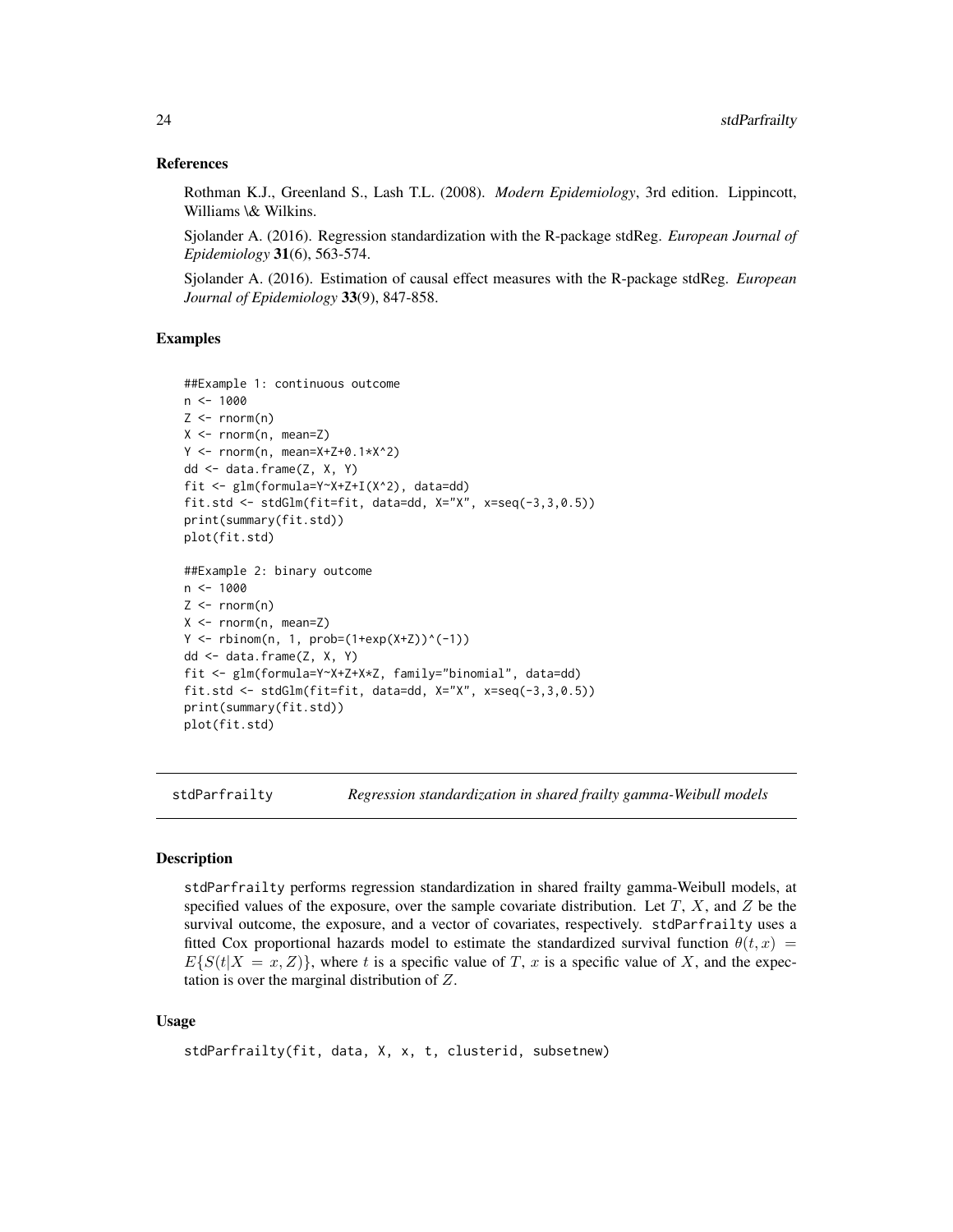#### stdParfrailty 25

#### Arguments

| fit       | an object of class "parfrailty", as returned by the parfrailty function in the<br>stdReg package                                                                                                                                                                                                                                                                                         |
|-----------|------------------------------------------------------------------------------------------------------------------------------------------------------------------------------------------------------------------------------------------------------------------------------------------------------------------------------------------------------------------------------------------|
| data      | a data frame containing the variables in the model. This should be the same data<br>frame as was used to fit the model in fit.                                                                                                                                                                                                                                                           |
| X         | a string containing the name of the exposure variable $X$ in data.                                                                                                                                                                                                                                                                                                                       |
| X         | an optional vector containing the specific values of $X$ at which to estimate the<br>standardized survival function. If X is binary $(0/1)$ or a factor, then x defaults<br>to all values of X. If X is numeric, then x defaults to the mean of X. If x is set<br>to NA, then $X$ is not altered. This produces an estimate of the marginal survival<br>function $S(t) = E\{S(t X,Z)\}.$ |
| t         | an optional vector containing the specific values of $T$ at which to estimate the<br>standardized survival function. It defaults to all the observed event times in<br>data.                                                                                                                                                                                                             |
| clusterid | a string containing the name of the cluster identification variable.                                                                                                                                                                                                                                                                                                                     |
| subsetnew | an optional logical statement specifying a subset of observations to be used in<br>the standardization. This set is assumed to be a subset of the subset (if any) that<br>was used to fit the regression model.                                                                                                                                                                          |

#### Details

stdParfrailty assumes that a shared frailty gamma-Weibull model

$$
\lambda(t_{ij}|X_{ij}, Z_{ij}) = \lambda(t_{ij}; \alpha, \eta) U_i exp\{h(X_{ij}, Z_{ij}; \beta)\}
$$

has been fitted, with parametrization as descibed in the help section for parfrailty. Integrating out the gamma frailty gives the survival function

$$
S(t|X,Z) = [1 + \phi \Lambda_0(t;\alpha,\eta) exp\{h(X,Z;\beta)\}]^{-1/\phi},
$$

where  $\Lambda_0(t; \alpha, \eta)$  is the cumulative baseline hazard

$$
(t/\alpha)^\eta.
$$

The ML estimates of  $(\alpha, \eta, \phi, \beta)$  are used to obtain estimates of the survival function  $S(t|X =$  $x, Z$ :

$$
\hat{S}(t|X=x,Z)=[1+\hat{\phi}\Lambda_0(t;\hat{\alpha},\hat{\eta})exp\{h(X,Z;\hat{\beta})\}]^{-1/\hat{\phi}}.
$$

For each  $t$  in the t argument and for each  $x$  in the x argument, these estimates are averaged across all subjects (i.e. all observed values of  $Z$ ) to produce estimates

$$
\hat{\theta}(t,x) = \sum_{i=1}^{n} \hat{S}(t|X = x, Z_i)/n.
$$

The variance for  $\hat{\theta}(t, x)$  is obtained by the sandwich formula.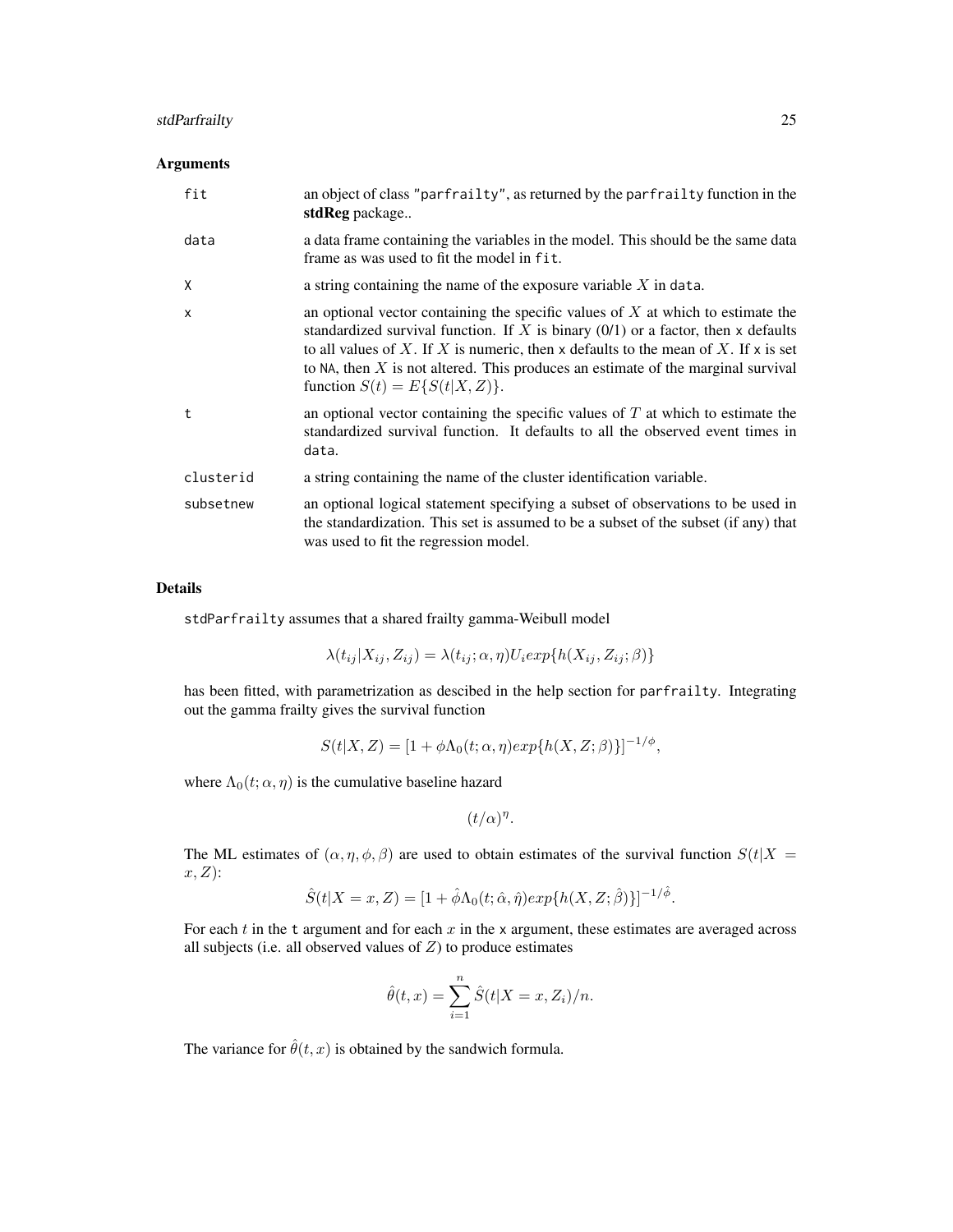#### Value

An object of class "stdParfrailty" is a list containing

| est         | a matrix with length $(t)$ rows and length $(x)$ columns, where the element on<br>row i and column j is equal to $\hat{\theta}$ (t[i], x[j]).                                                                                                       |
|-------------|-----------------------------------------------------------------------------------------------------------------------------------------------------------------------------------------------------------------------------------------------------|
| <b>VCOV</b> | a list with length $(t)$ elements. Each element is a square matrix with length $(x)$<br>rows. In the k: th matrix, the element on row i and column j is the (estimated)<br>covariance of $\hat{\theta}$ (t[k],x[i]) and $\hat{\theta}$ (t[k],x[j]). |

#### Note

Standardized survival functions are sometimes referred to as (direct) adjusted survival functions in the literature.

stdParfrailty does not currently handle time-varying exposures or covariates.

stdParfrailty internally loops over all values in the t argument. Therefore, the function will usually be considerably faster if length(t) is small.

The variance calculation performed by stdParfrailty does not condition on the observed covariates  $\bar{Z} = (Z_1, ..., Z_n)$ . To see how this matters, note that

$$
var\{\hat{\theta}(t,x)\} = E[var\{\hat{\theta}(t,x)|\bar{Z}\}] + var[E\{\hat{\theta}(t,x)|\bar{Z}\}].
$$

The usual parameter  $\beta$  in a Cox proportional hazards model does not depend on  $\bar{Z}$ . Thus,  $E(\hat{\beta}|\bar{Z})$  is independent of  $\bar{Z}$  as well (since  $E(\hat{\beta}|\bar{Z}) = \beta$ ), so that the term  $var[E\{\hat{\beta}|\bar{Z}\}]$  in the corresponding variance decomposition for  $var(\hat{\beta})$  becomes equal to 0. However,  $\theta(t, x)$  depends on  $\overline{Z}$  through the average over the sample distribution for Z, and thus the term  $var[E\{\hat{\theta}(t,x)|\bar{Z}\}]$  is not 0, unless one conditions on  $\overline{Z}$ . The variance calculation by Gail and Byar (1986) ignores this term, and thus effectively conditions on  $\overline{Z}$ .

#### Author(s)

Arvid Sjolander

#### References

Dahlqwist E., Pawitan Y., Sjolander A. (In press). Regression standardization and attributable fraction estimation with between-within frailty models for clustered survival data. *Statistical Methods in Medical Research*.

Chang I.M., Gelman G., Pagano M. (1982). Corrected group prognostic curves and summary statistics. *Journal of Chronic Diseases* 35, 669-674.

Gail M.H. and Byar D.P. (1986). Variance calculations for direct adjusted survival curves, with applications to testing for no treatement effect. *Biometrical Journal* 28(5), 587-599.

Makuch R.W. (1982). Adjusted survival curve estimation using covariates. *Journal of Chronic Diseases* 35, 437-443.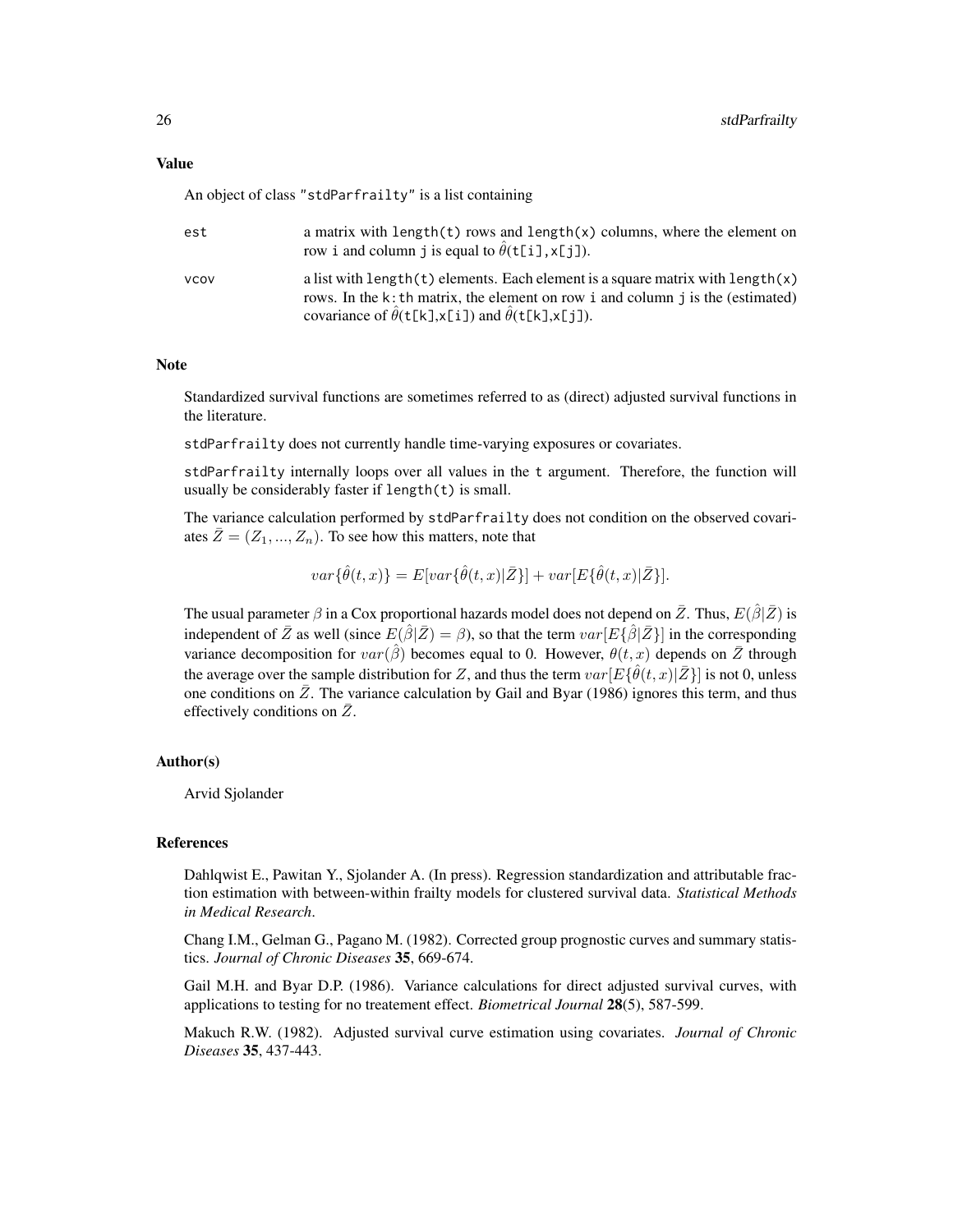#### <span id="page-26-0"></span>summary.parfrailty 27

#### Examples

```
## Not run:
require(survival)
#simulate data
n < -1000m \leq -3alpha <-1.5eta <- 1
phi \leq -0.5beta <-1id \leq rep(1:n, each=m)U <- rep(rgamma(n, shape=1/phi, scale=phi), each=m)
X \leq -\text{norm}(n*m)#reparametrize scale as in rweibull function
weibull.scale <- alpha/(U*exp(beta*X))^(1/eta)
T <- rweibull(n*m, shape=eta, scale=weibull.scale)
#right censoring
C \le runif(n*m, 0, 10)
D <- as.numeric(T<C)
T \leftarrow pmin(T, C)#strong left-truncation
L \leftarrow runif(n*m, 0, 2)incl \leftarrow T>Lincl <- ave(x=incl, id, FUN=sum)==m
dd <- data.frame(L, T, D, X, id)
dd <- dd[incl, ]
fit <- parfrailty(formula=Surv(L, T, D)~X, data=dd, clusterid="id")
fit.std <- stdParfrailty(fit=fit, data=dd, X="X", x=seq(-1,1,0.5), t=1:5, clusterid="id")
print(summary(fit.std, t=3))
plot(fit.std)
```
## End(Not run)

summary.parfrailty *Summarizes parfrailty fit*

#### Description

This is a summary method for class "parfrailty".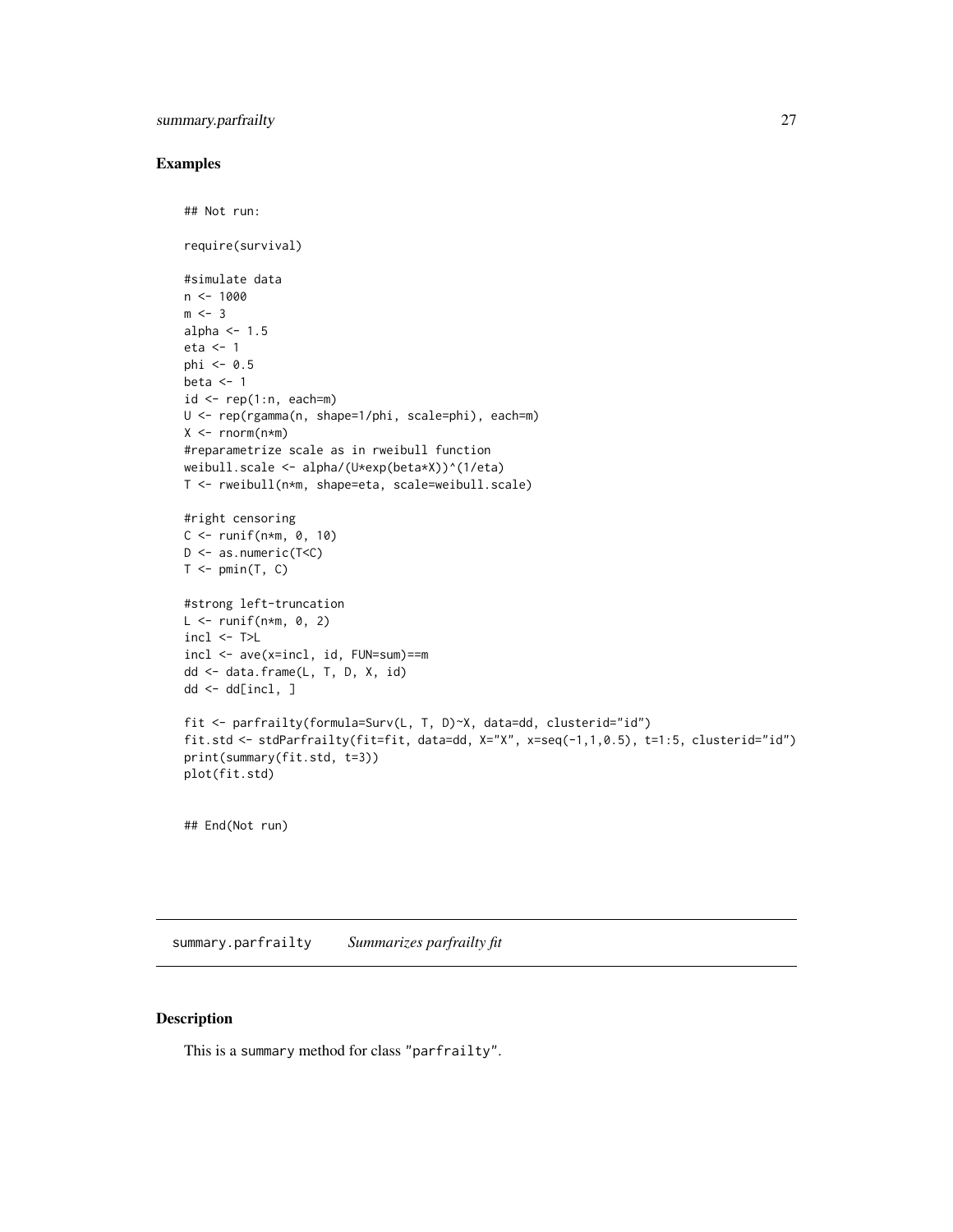#### Usage

```
## S3 method for class 'parfrailty'
summary(object, CI.type = "plain", CI.level = 0.95,
 digits=max(3L, getOption("digits") - 3L), ...)
```
# Arguments

| object   | an object of class "parfrailty".                                                                                                                              |
|----------|---------------------------------------------------------------------------------------------------------------------------------------------------------------|
| CI.type  | string, indicating the type of confidence intervals. Either "plain", which gives<br>untransformed intervals, or "log", which gives log-transformed intervals. |
| CI.level | desired coverage probability of confidence intervals, in decimal form.                                                                                        |
| digits   | the number of significant digits to use when printing                                                                                                         |
| $\cdots$ | not used.                                                                                                                                                     |

## Author(s)

Arvid Sjolander and Elisabeth Dahlqwist.

#### See Also

#### [parfrailty](#page-7-1)

#### Examples

##See documentation for frailty

summary.stdCoxph *Summarizes Cox regression standardization fit*

#### Description

This is a summary method for class "stdCoxph".

```
## S3 method for class 'stdCoxph'
summary(object, t, CI.type = "plain", CI.level = 0.95,
 transform = NULL, contrast = NULL, reference = NULL, ...)
```
<span id="page-27-0"></span>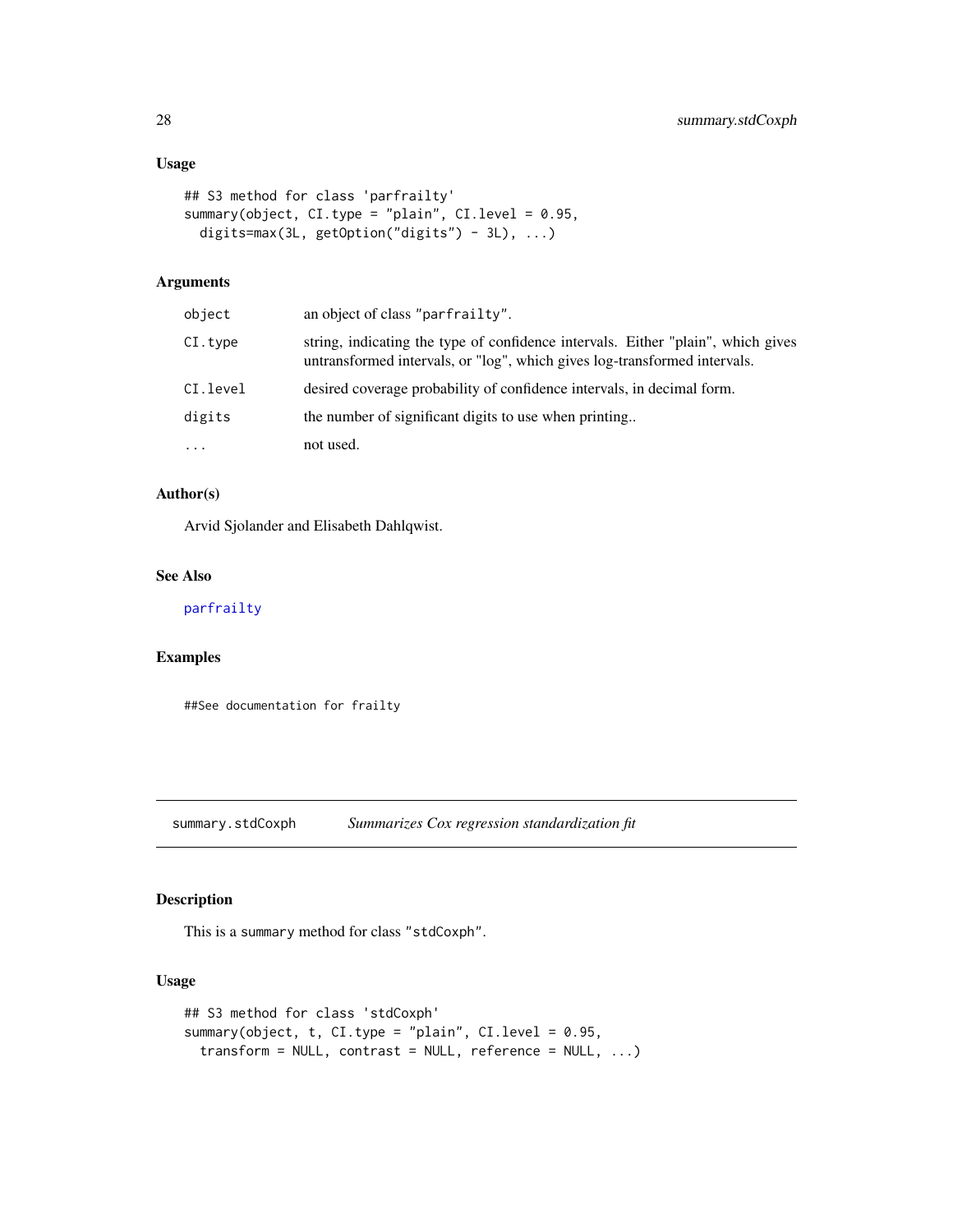# <span id="page-28-0"></span>Arguments

| object    | an object of class "stdCoxph".                                                                                                                                                                                                                                                                                                             |
|-----------|--------------------------------------------------------------------------------------------------------------------------------------------------------------------------------------------------------------------------------------------------------------------------------------------------------------------------------------------|
| t         | numeric, indicating the times at which to summarize. It defaults to the specified<br>$value(s)$ of the argument t in the stdCox function.                                                                                                                                                                                                  |
| CI.type   | string, indicating the type of confidence intervals. Either "plain", which gives<br>untransformed intervals, or "log", which gives log-transformed intervals.                                                                                                                                                                              |
| CI.level  | desired coverage probability of confidence intervals, on decimal form.                                                                                                                                                                                                                                                                     |
| transform | a string. If set to "log", "logit", or "odds", the standardized survival function<br>$\theta(t,x)$ is transformed into $\psi(t,x) = \log{\{\theta(t,x)\}}$ , $\psi(t,x) = \log{\theta(t,x)}/\{1-\}$<br>$\theta(t,x)$ ], or $\psi(t,x) = \theta(t,x)/\{1-\theta(t,x)\}\$ , respectively. If left unspecified,<br>$\psi(t,x) = \theta(t,x).$ |
| contrast  | a string. If set to "difference" or "ratio", then $\psi(t,x) - \psi(t,x_0)$ or $\psi(t,x)/\psi(t,x_0)$<br>are constructed, where $x_0$ is a reference level specified by the reference argu-<br>ment.                                                                                                                                      |
| reference | must be specified if contrast is specified.                                                                                                                                                                                                                                                                                                |
|           | not used.                                                                                                                                                                                                                                                                                                                                  |

# Author(s)

Arvid Sjolander

#### See Also

[stdCoxph](#page-16-1)

#### Examples

##See documentation for stdCoxph

summary.stdGee *Summarizes GEE regression standardization fit*

# Description

This is a summary method for class "stdGee".

```
## S3 method for class 'stdGee'
summary(object, CI.type = "plain", CI.level = 0.95,
 transform = NULL, contrast = NULL, reference = NULL, ...)
```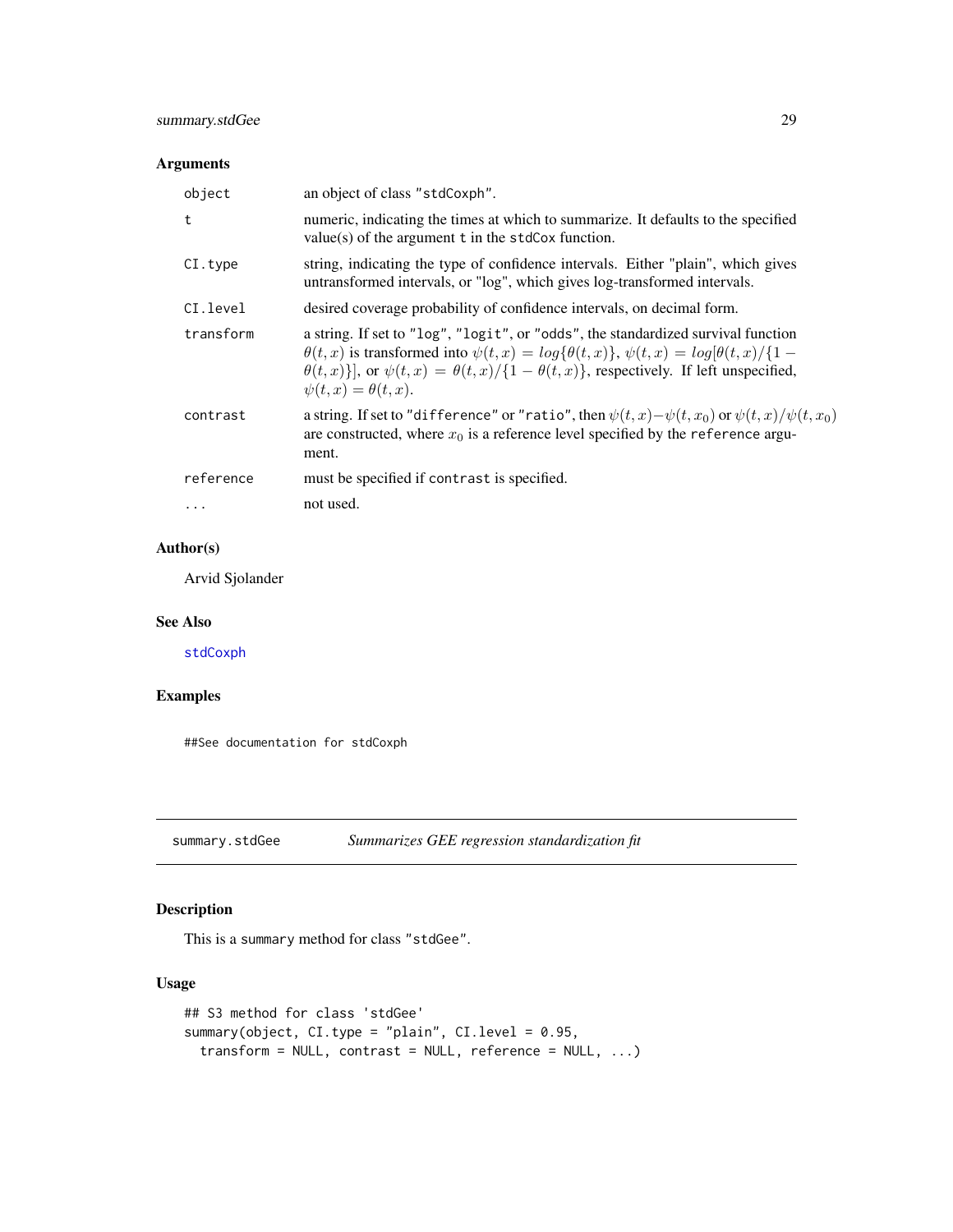#### <span id="page-29-0"></span>Arguments

| object    | an object of class "stdGee".                                                                                                                                                                                                                                                                           |
|-----------|--------------------------------------------------------------------------------------------------------------------------------------------------------------------------------------------------------------------------------------------------------------------------------------------------------|
| CI.type   | string, indicating the type of confidence intervals. Either "plain", which gives<br>untransformed intervals, or "log", which gives log-transformed intervals.                                                                                                                                          |
| CI.level  | desired coverage probability of confidence intervals, on decimal form.                                                                                                                                                                                                                                 |
| transform | a string. If set to "log", "logit", or "odds", the standardized mean $\theta(x)$ is<br>transformed into $\psi(x) = \log{\{\theta(x)\}}$ , $\psi(x) = \log{\theta(x)}/\{1-\theta(x)\}\}\$ , or $\psi(x) =$<br>$\theta(x)/\{1-\theta(x)\}\$ , respectively. If left unspecified, $\psi(x) = \theta(x)$ . |
| contrast  | a string. If set to "difference" or "ratio", then $\psi(x) - \psi(x_0)$ or $\psi(x)/\psi(x_0)$<br>are constructed, where $x_0$ is a reference level specified by the reference argu-<br>ment.                                                                                                          |
| reference | must be specified if contrast is specified.                                                                                                                                                                                                                                                            |
| $\cdots$  | not used.                                                                                                                                                                                                                                                                                              |

### Author(s)

Arvid Sjolander

#### See Also

[stdGee](#page-19-1)

#### Examples

##See documentation for stdGee

summary.stdParfrailty *Summarizes Frailty standardization fit*

# Description

This is a summary method for class "stdParfrailty".

```
## S3 method for class 'stdParfrailty'
summary(object, t, CI.type = "plain", CI.level = 0.95,
 transform = NULL, contrast = NULL, reference = NULL, ...)
```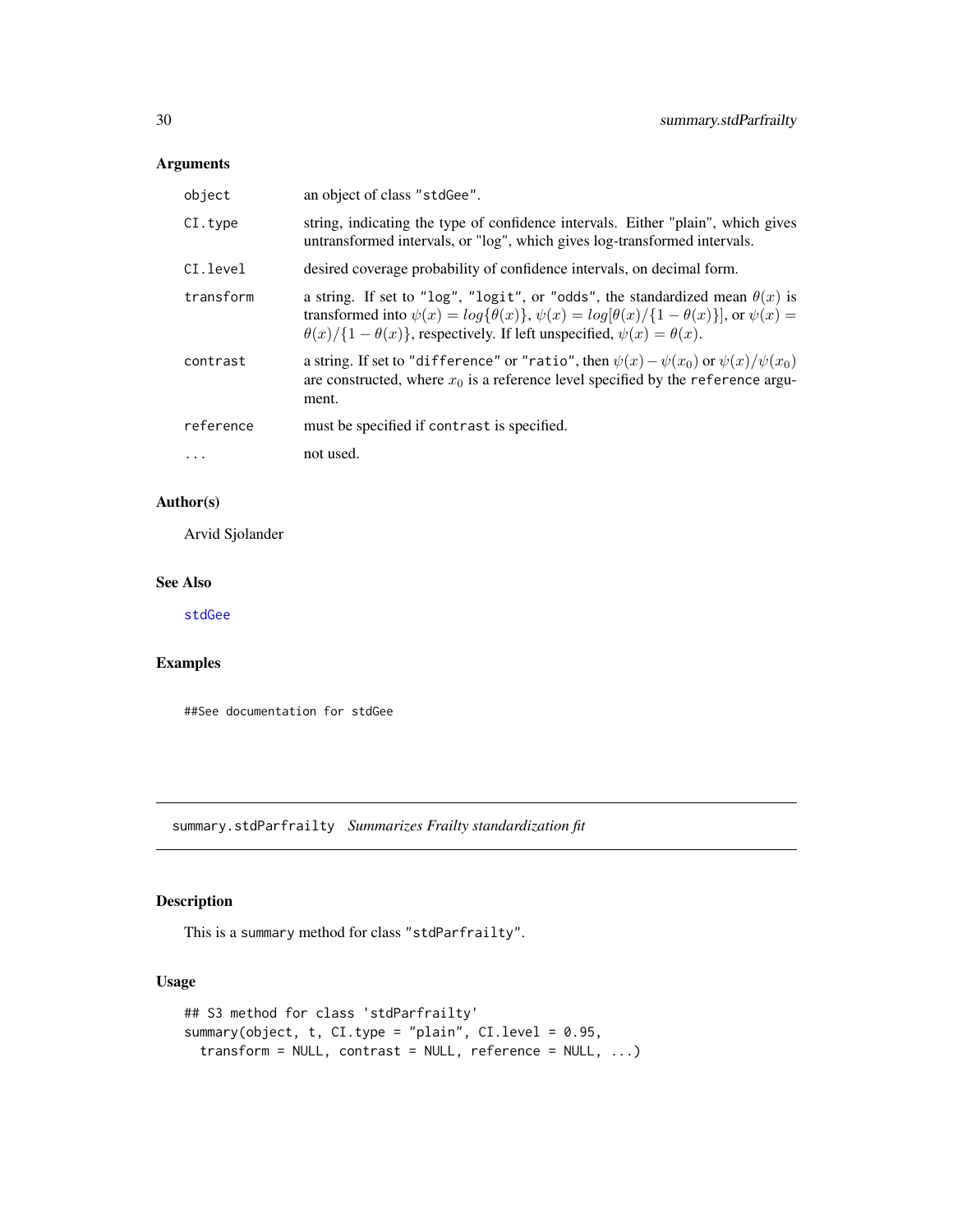# <span id="page-30-0"></span>Arguments

| object    | an object of class "stdParfrailty".                                                                                                                                                                                                                                                                                                            |
|-----------|------------------------------------------------------------------------------------------------------------------------------------------------------------------------------------------------------------------------------------------------------------------------------------------------------------------------------------------------|
| t         | numeric, indicating the times at which to summarize. It defaults to the specified<br>$value(s)$ of the argument t in the stdCox function.                                                                                                                                                                                                      |
| CI.type   | string, indicating the type of confidence intervals. Either "plain", which gives<br>untransformed intervals, or "log", which gives log-transformed intervals.                                                                                                                                                                                  |
| CI.level  | desired coverage probability of confidence intervals, on decimal form.                                                                                                                                                                                                                                                                         |
| transform | a string. If set to "log", "logit", or "odds", the standardized survival function<br>$\theta(t,x)$ is transformed into $\psi(t,x) = log{\theta(t,x)}$ , $\psi(t,x) = log[\theta(t,x)/{1 - \theta(t,x)}$<br>$\theta(t,x)$ ], or $\psi(t,x) = \theta(t,x)/\{1-\theta(t,x)\}\$ , respectively. If left unspecified,<br>$\psi(t,x) = \theta(t,x).$ |
| contrast  | a string. If set to "difference" or "ratio", then $\psi(t,x) - \psi(t,x_0)$ or $\psi(t,x)/\psi(t,x_0)$<br>are constructed, where $x_0$ is a reference level specified by the reference argu-<br>ment.                                                                                                                                          |
| reference | must be specified if contrast is specified.                                                                                                                                                                                                                                                                                                    |
|           | not used.                                                                                                                                                                                                                                                                                                                                      |

# Author(s)

Arvid Sjolander

### See Also

[stdParfrailty](#page-23-1)

# Examples

##See documentation for stdParfrailty